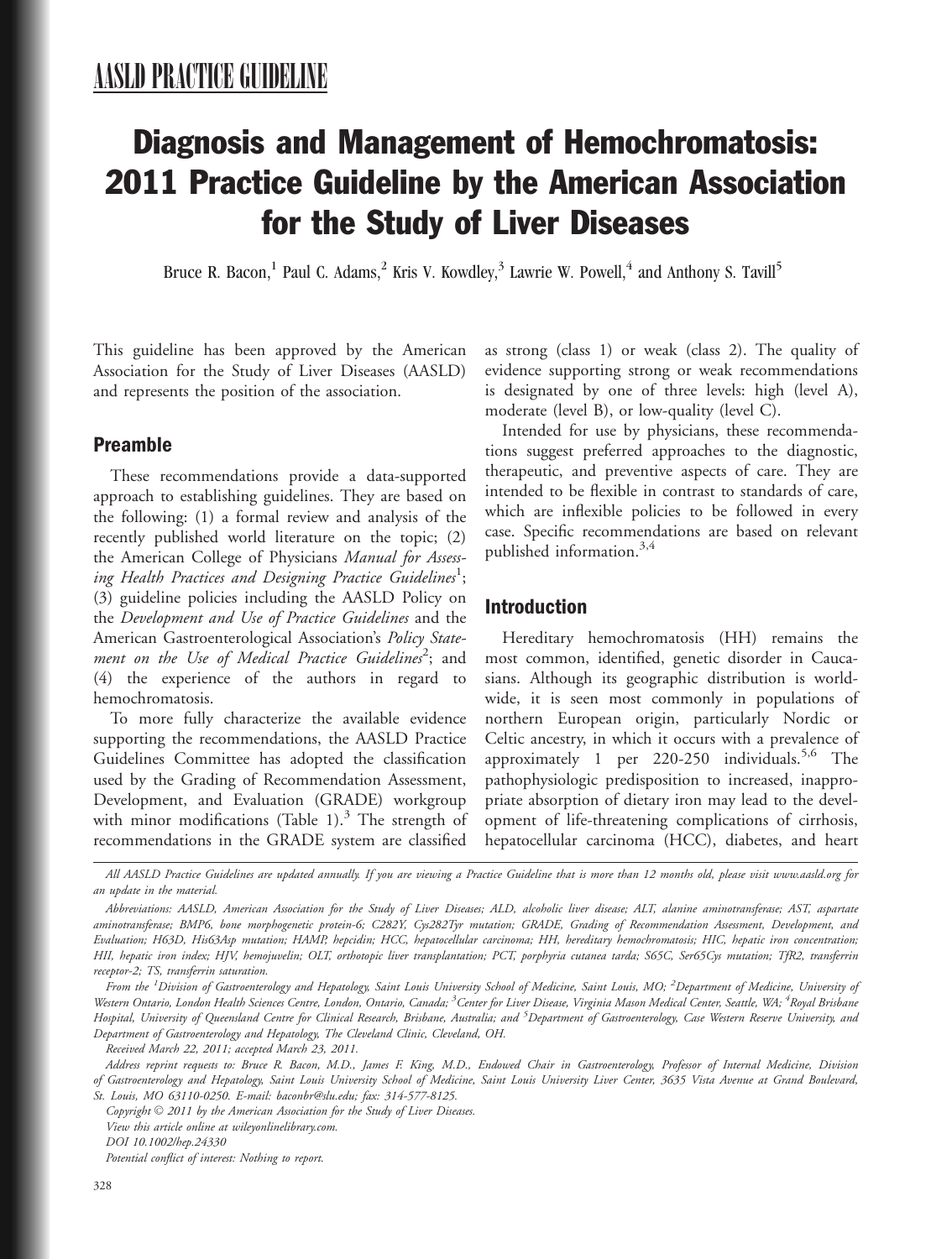| Table 1. Grading of Recommendations, Assessment, |  |  |
|--------------------------------------------------|--|--|
| Development, and Evaluation (GRADE)              |  |  |

| Strength of<br><b>Recommendation</b> | <b>Criteria</b>                                                                                                                                      |
|--------------------------------------|------------------------------------------------------------------------------------------------------------------------------------------------------|
| Strong (1)                           | Factors influencing the strength of the recommendation<br>included the quality of the evidence, presumed<br>patient-important outcomes, and cost     |
| Weak $(2)$                           | Variability in preferences and values, or more uncertainty.<br>Recommendation is made with less certainty, or higher<br>cost or resource consumption |
| <b>Quality of</b><br><b>Evidence</b> | Criteria                                                                                                                                             |
| High $(A)$                           | Further research is unlikely to change confidence in the<br>estimate of the clinical effect                                                          |
| Moderate (B)                         | Further research may change confidence in the estimate<br>of the clinical effect                                                                     |
| Low (C)                              | Further research is very likely to impact confidence on<br>the estimate of clinical effect                                                           |

disease. The principal HFE gene defect was first described in 1996, and is a G-to-A missense mutation leading to the substitution of tyrosine for cysteine at amino acid position 282 of the protein product  $(C282Y)$ .  $C282Y$  homozygotes account for 80%-85% of typical patients with HH.<sup>8</sup> There are two other regularly identified mutations, one in which aspartate is substituted for histidine at amino acid position 63 (H63D), and the other in which cysteine is substituted for serine at amino acid position 65 (S65C). These are generally not associated with iron loading unless seen with C282Y as a compound heterozygote, C282Y/H63D or C282Y/ S65C (Fig. 1). Over the last 10 years, mutations of other genes coding for iron regulatory proteins have been implicated in inherited iron overload syndromes (e.g., hepcidin, hemojuvelin, transferrin receptor 2, and ferroportin). These are thought to account for most of the non-*HFE* forms of HH.<sup>5</sup>

With the advent of genetic testing in the late 1990s, HFE-related HH is now frequently identified in asymptomatic probands and in presymptomatic relatives of patients who are known to have the disease. Accordingly, a genetic diagnosis can be applied to individuals who have not yet developed any phenotypic expression. Therefore, these individuals have a ''genetic susceptibility'' to developing iron overload but may never do so, for reasons that are still to be determined.6,10-12 This observation has changed the way we think about hemochromatosis. Twenty years ago, it was considered that all individuals who were genetically susceptible would ultimately have evidence of phenotypic expression. Now, it is clear that phenotypic expression only occurs in approximately 70% of C282Y homozygotes, and fewer than 10% of C282Y

homozygotes will develop severe iron overload accompanied by organ damage and clinical manifestations of hemochromatosis.10,12 This acknowledgment has led to a recognition of the different stages and progression of hemochromatosis identified at a consensus conference of the European Association for the Study of Liver Diseases in  $2000$ .<sup>13</sup> These stages are defined as follows:

• Stage 1 refers to those patients with the genetic disorder with no increase in iron stores who have ''genetic susceptibility.''

• Stage 2 refers to those patients with the genetic disorder who have phenotypic evidence of iron overload but who are without tissue or organ damage.

• Stage 3 refers to those individuals who have the genetic disorder with iron overload and have iron deposition to the degree that tissue and organ damage occurs.

This organizational schema is important to allow clinicians to categorize patients who have positive genetic test results.

# Causes of Iron Overload

The current classification of iron overload syndromes divides patients into three groups (Table 2): (1) those who have inherited causes of iron overload, (2) those who have various causes of secondary iron overload, and (3) a small miscellaneous group. Approximately 85%-90% of patients who have inherited forms of iron overload are homozygous for the C282Y mutation in *HFE*, with a small minority who are compound heterozygotes, meaning that one allele has the C282Y mutation and one allele has the H63D or the S65C mutation. The remaining 10%-15% of patients who have inherited forms of iron overload most likely have mutations in one of the other



Fig. 1. Schematic representation of the protein product of HFE. Most of the protein is extracellular. There is a short cytoplasmic tail and three extracellular alpha loops. The three principal mutations are identified.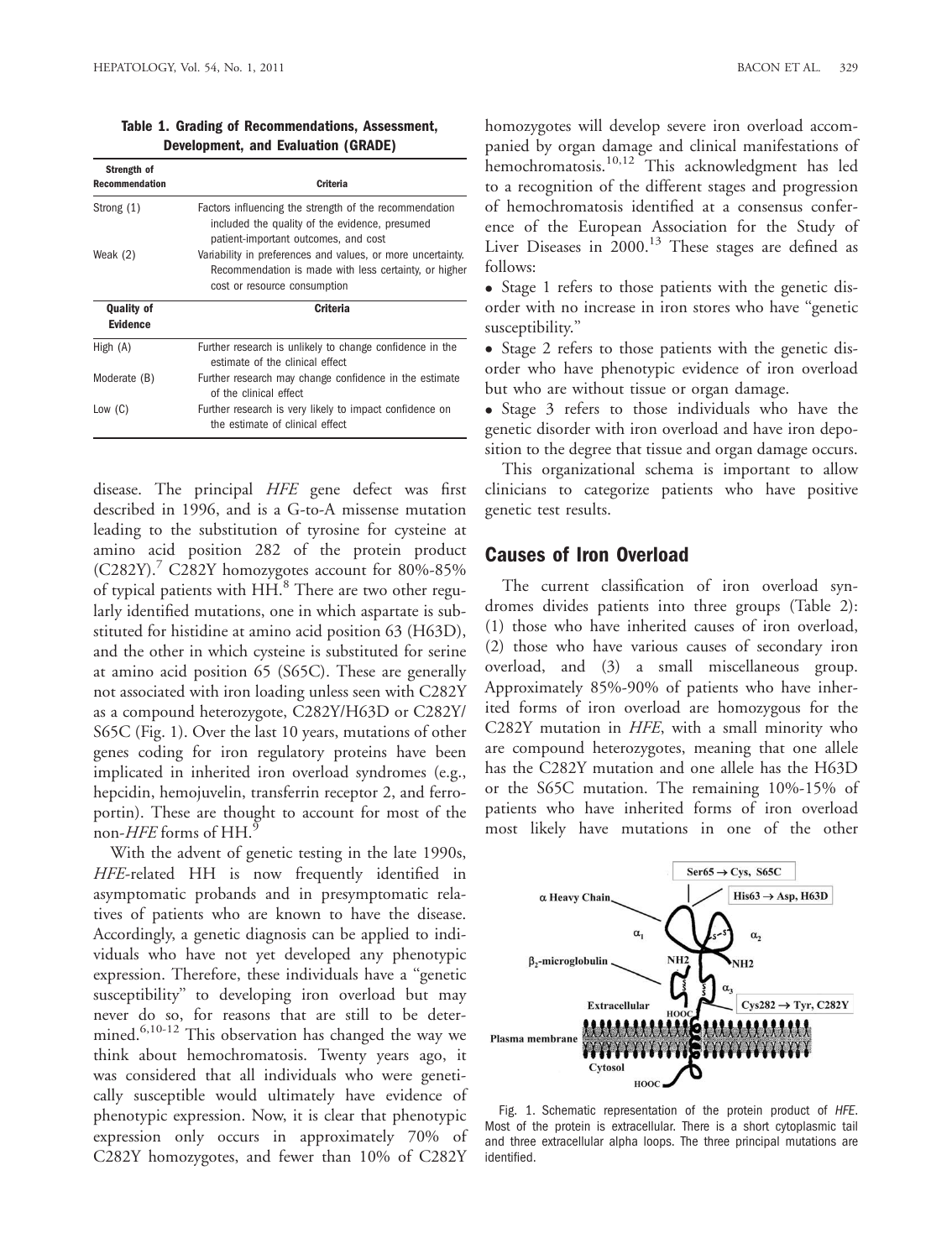|  |  | Table 2. Classification of Iron Overload Syndromes |  |  |  |
|--|--|----------------------------------------------------|--|--|--|
|--|--|----------------------------------------------------|--|--|--|

| Hereditary Hemochromatosis          |
|-------------------------------------|
| HFE-related                         |
| C282Y/C282Y                         |
| C282Y/H63D                          |
| Other HFE mutations                 |
| Non-HFE-related                     |
| Hemojuvelin (HJV)                   |
| Transferrin receptor-2 (TfR2)       |
| Ferroportin (SLC40A1)               |
| Hepcidin (HAMP)                     |
| African iron overload               |
| Secondary Iron Overload             |
| Iron-loading anemias                |
| Thalassemia major                   |
| Sideroblastic                       |
| Chronic hemolytic anemia            |
| Aplastic anemia                     |
| Pyruvate kinase deficiency          |
| Pyridoxine-responsive anemia        |
| Parenteral iron overload            |
| Red blood cell transfusions         |
| Iron-dextran injections             |
| Long-term hemodialysis              |
| Chronic liver disease               |
| Porphyria cutanea tarda             |
| Hepatitis C                         |
| Hepatitis B                         |
| Alcoholic liver disease             |
| Nonalcoholic fatty liver disease    |
| Following portocaval shunt          |
| Dysmetabolic iron overload syndrome |
| Miscellaneous                       |
| Neonatal iron overload              |
| Aceruloplasminemia                  |
| Congenital atransferrinemia         |

aforementioned genes involved in iron homeostasis.<sup>9</sup> Causes of secondary iron overload are divided between those causes related to iron loading anemias, those related to chronic liver disease, transfusional iron overload, and miscellaneous causes. Oral iron ingestion does not lead to iron overload except in genetically predisposed individuals or those who have ineffective erythropoiesis.

Other inherited forms of iron overload, classified as non–HFE-related HH, are juvenile hemochromatosis and iron overload resulting from mutations in the genes for transferrin receptor 2 (TfR2), or ferroportin  $(SLCAOAI)^9$  Juvenile HH is characterized by rapid iron accumulation. Mutations in two different genes (hemojuvelin and hepcidin) have been shown to cause two forms of juvenile  $HH<sup>14</sup>$ . The more common mutation occurs in the hemojuvelin (HJV) gene on chromosome 1q.15 Mutations in the hepcidin gene (HAMP) also produce a form of juvenile HH, but this is much less common.<sup>14</sup> Hepcidin is a 25–amino acid peptide produced in the liver that down-regulates iron absorption. Mutations in the TfR2 gene produce an

autosomal recessive form of HH that is clinically similar to  $HFE$ -related  $HH<sup>16</sup>$ . These mutations may cause abnormal iron sensing by hepatocytes, which is the predominant site of TfR2 expression. The distribution of excess iron is similar to that in HFE-related HH, namely, primarily in hepatic parenchymal cells.<sup>16</sup> A rare autosomal dominant form of HH results from two categories of mutations in the gene for the iron transporter protein, ferroportin. ''Loss-of-function'' mutations decrease the cell surface localization of ferroportin, thereby reducing its ability to export iron.<sup>17,18</sup> The result is iron deposition primarily in macrophages, and this disorder is called ''ferroportin disease''. The second category of mutation includes ''gain-of-function'' ferroportin mutations that abolish hepcidininduced ferroportin internalization and degradation<sup>18</sup>; distribution of iron is similar to HFE-related HH, concentrating predominantly in parenchymal cells.

African iron overload occurs primarily in sub-Saharan Africa and is now considered to be the result of a non-HFE-related genetic abnormality that can be exacerbated by dietary iron loading.<sup>19</sup> Some individuals with African iron overload drink an iron-rich fermented beverage, but iron overload can also occur in people who do not drink this beverage.<sup>19</sup>

Causes of Secondary Iron Overload and Miscellaneous Disorders. Individuals who absorb excessive amounts of iron as a result of an underlying defect other than any of the previously mentioned inherited disorders have secondary iron overload.<sup>20</sup> The most common causes of secondary iron overload are individuals with ineffective erythropoiesis, parenteral iron overload, and liver disease. Individuals who receive blood transfusions and who have transfusional or parenteral iron overload should be distinguished from those who have other causes of secondary iron overload. Parenteral iron overload is always iatrogenic, in that blood or iron (given parenterally) must be ordered by a health care provider prior to its administration. Many individuals with ineffective erythropoiesis who have decreased utilization of iron by the bone marrow also have transfusional iron overload because of a requirement for transfusions.<sup>20</sup>

Recently, it has been found that neonatal hemochromatosis is actually a form of congenital alloimmune hepatitis with subsequent iron deposition.<sup>21</sup> In these cases, immune-mediated liver injury in the fetus is associated with the development of iron overload. Administration of intravenous immunoglobulin during pregnancy slows or prevents the development of this condition.<sup>22</sup> Other rare miscellaneous disorders include congenital atransferrinemia and aceruloplasminemia.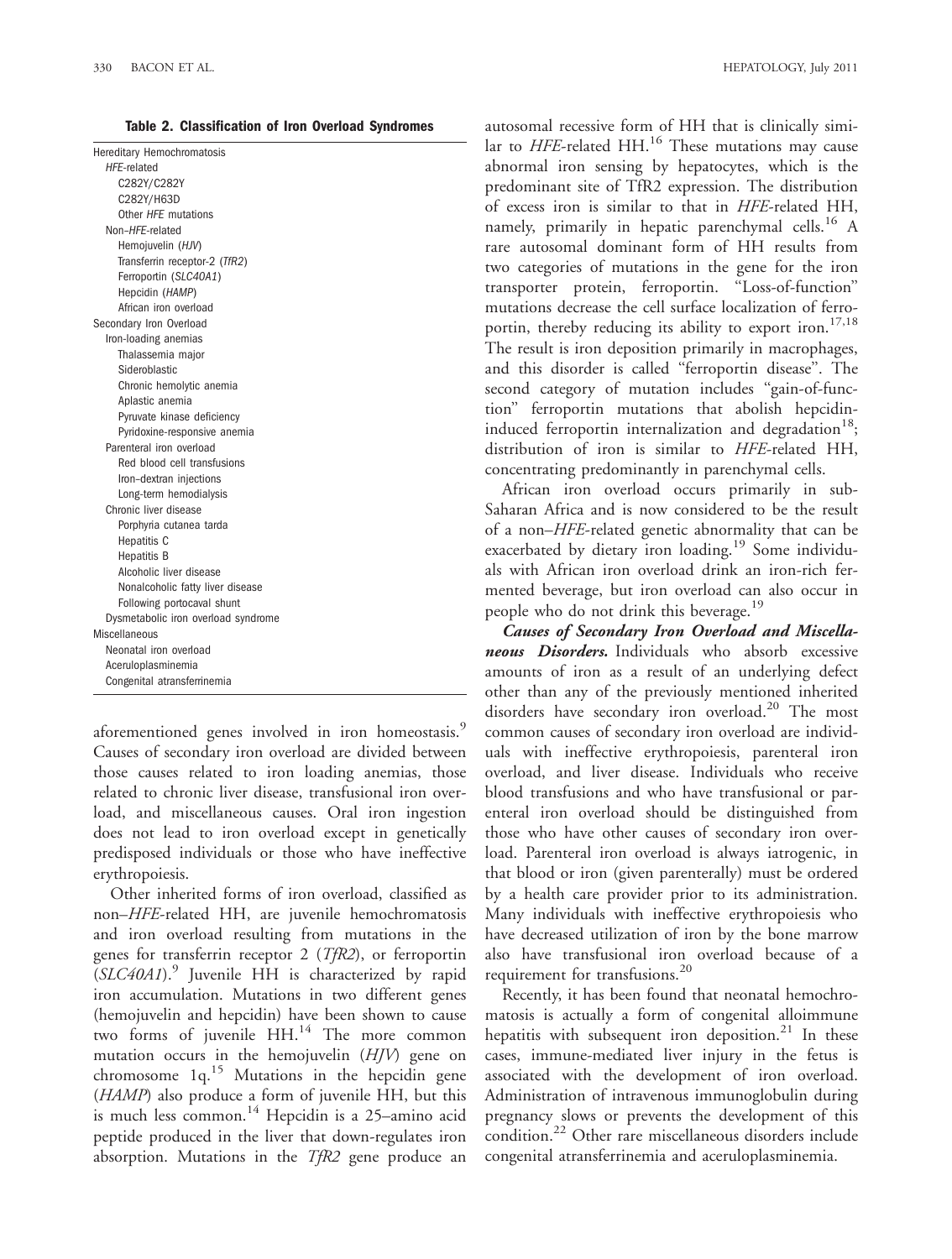# Pathophysiology

There are four main categories of pathophysiological mechanisms of HH that should be mentioned: (1) the increased absorption of dietary iron in the upper intestine, (2) decreased expression of the iron-regulatory hormone hepcidin, (3) the altered function of HFE protein, and (4) tissue injury and fibrogenesis induced by iron.

**Intestinal Iron Absorption.** The first link between HFE protein and cellular iron metabolism resulted from the observation that the HFE protein along with  $\beta_2$ -microglobulin forms a complex with transferrin receptor-1  $(TFR1).^{23}$  This physical association was observed in cultured cells and in duodenal crypt enterocytes, which have been considered to be the predominant site of regulation of dietary iron absorption. The observation that HFE protein and TfR1 were physically associated led to a number of investigations of the effect of HFE protein on TfR1-mediated iron uptake and cellular iron stores.<sup>24</sup> The "crypt cell hypothesis'' of iron regulation is now regarded as much less important since the discovery of the central role of hepcidin in the regulation of iron metabolism.

Hepcidin. Hepcidin is a 25-amino acid peptide that influences systemic iron status.<sup>25</sup> It is considered to be the principal iron-regulatory hormone. Alteration in the regulation of hepcidin plays an important role in the pathogenesis of hemochromatosis. Hepcidin is expressed predominantly in hepatocytes and is secreted into the circulation. It binds to ferroportin, which is found in macrophages and on the basolateral surface of enteroctyes. When hepcidin binds to ferroportin, the ferroportin is internalized and degraded and iron export by these two cell types (macrophages and enterocytes) is inhibited. $^{26}$  Hepcidin expression induced by excess iron or inflammation results in decreased intestinal iron absorption and diminished iron release from macrophages.<sup>25</sup>

In contrast, hepcidin expression is decreased by iron deficiency, ineffective erythropoiesis, and hypoxia, with resulting increases in iron absorption from the intestine and release of iron from macrophages.<sup>25</sup> Mutations in human disease or murine knockouts of the genes for HFE, hemojuvelin, hepcidin, or TfR2 decrease hepcidin expression with a resulting increase in intestinal iron absorption via up-regulation of ferroportin levels in enterocytes.<sup>25</sup>

Studies have revealed that iron-induced regulation of hepcidin expression involves a bone morphogenetic protein 6 (BMP6)-dependent signaling pathway.<sup>27</sup> BMP6 binds to a specific receptor on hepatocytes triggering SMAD protein–dependent activation of hepcidin expression. Selective inhibition of BMP6 signaling abrogates iron-induced up-regulation of hepcidin.<sup>27</sup> Hemojuvelin is a BMP6 coreceptor, and it facilitates the binding of BMP6 to its receptor; knockout of the HJV gene markedly decreases BMP6 signaling in hepcidin expression and causes iron overload.<sup>28</sup>

HFE Protein. The extracellular domain of HFE protein consists of three loops with intramolecular disulfide bonds within the second and third  $\log^7$  (Fig. 1). The structure of the HFE protein is similar to that of other major histocompatibility complex class-1 proteins, but evidence indicates that HFE protein does not participate in antigen presentation.<sup>29</sup> HFE protein is physically associated with  $\beta_2$ -microglobulin, similar to other major histocompatibility complex class-1 molecules. The major mechanisms by which HFE influences iron-dependent regulation of hepcidin remain unclear. HFE can bind to both TfR2 and to the classic transferrin receptor TfR1.<sup>23,30</sup> In addition, both HFE and TfR2 may interact with HJV, suggesting that a complex of HFE and TfR2 may play a regulatory role in BMP6 signaling.<sup>28</sup> One proposed explanation suggests that the complex of TfR1 and HFE acts as an iron sensor at the cell membrane of the hepatocyte. $30$ As transferrin saturation (TS) increases, diferric transferrin displaces HFE from TfR1, thereby making HFE available to bind to TfR2. It is postulated that the complex of HFE and TfR2 then influences hepcidin expression. Figure 2 summarizes these interactions.<sup>31</sup>

Liver Damage. Another major pathophysiologic mechanism in HH relates to the liver damage that results from iron overload. $32$  In patients with advanced HH, hepatic fibrosis and cirrhosis are the principal pathological findings. Numerous studies using experimental hepatic iron overload have identified iron-dependent oxidative damage and associated impairment of membrane-dependent functions of mitochondria, microsomes, and lysosomes.<sup>33,34</sup> One hypothesis is that iron-induced lipid peroxidation occurs in hepatocytes and causes hepatocellular injury or death. Kupffer cells become activated byproducts released from injured iron-loaded hepatocytes and produce profibrogenic cytokines, which in turn stimulate hepatic stellate cells to synthesize increased amounts of collagen, thereby leading to pathologic fibrosis.<sup>32,35</sup>

# Clinical Features

Hemochromatosis is increasingly being recognized by clinicians. Nonetheless, it is still underdiagnosed, because it is often considered a rare disorder that is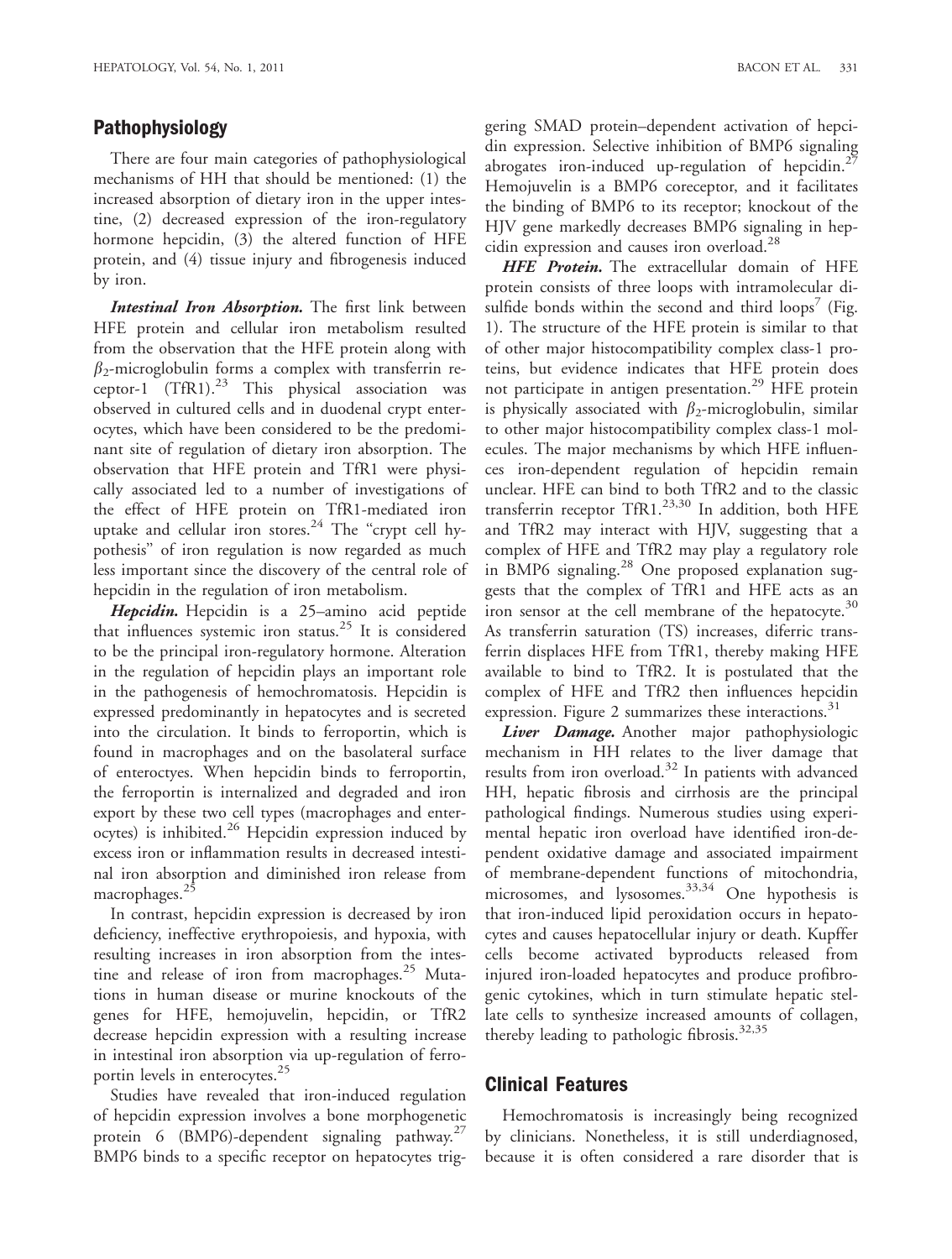

Fig. 2. Summary of interactions between duodenal enterocytes, hepatocytes, and macrophages in iron homeostasis regulated by hepcidin. FPN, ferroportin. (Adapted from Camaschella C. BMP6 orchestrates iron metabolism. Nat Genet 2009;41:386–388. Used with permission from Nature Genetics. Copyright © 2009, Nature Publishing Group).

manifested by the clinical findings seen in fully established disease consisting of cirrhosis, diabetes, and skin pigmentation (so-called ''bronze diabetes''). Genetic susceptibility (C282Y homozygosity) for hemochromatosis is seen in approximately one in 250 Caucasians; however, fully expressed disease with end-organ manifestations is seen in fewer than 10% of these individuals.10,12 The reasons for the lack of phenotypic expression are unknown. It may involve interactions with gene products of other proteins involved in iron homeostasis (with or without mutation). This can explain the discrepancy between the high incidence of C282Y homozygosity in Caucasians (one in 250) versus how infrequently the full clinical manifestations of the disease are seen (approximately one in 2500). The heterozygote genotype (C282Y/wild type) is found in approximately one in 10 individuals and may be associated with elevated serum iron markers, but without associated tissue iron overload or damage.

Clinical manifestations in patients reported in series from the 1950s to the 1980s showed that most reported patients had classic symptoms and findings of advanced hemochromatosis (Table  $3$ ).<sup>36-38</sup> By the 1990s, HH was increasingly being identified in patients who had abnormal iron studies on routine chemistry panels or by patients having been identified by family screening.<sup>39,40</sup> When patients with HH were identified in this way, approximately 75% of them did not have

symptoms and did not exhibit any of the end-stage manifestations of the disease. Currently, in large population screening studies, only approximately 70% of C282Y homozygotes are found to have an elevated ferritin level indicative of increased iron stores (Table 4), and only a small percentage of these patients have clinical consequences of iron storage disease.<sup>6,10,12,41,42</sup> More men than women have increased ferritin levels. Nonetheless, it is still important for clinicians to be aware of the symptoms that patients may exhibit and the physical findings with which they can present.

When patients present with symptoms, hemochromatosis should be considered when there are complaints of fatigue, right upper quadrant abdominal pain, arthralgias, (typically of the second and third metacarpophalangeal joints), chondrocalcinosis, impotence, decreased libido, and symptoms of heart failure or diabetes (Table 5). Similarly, physical findings of an enlarged liver, particularly in the presence of cirrhosis, extrahepatic manifestations of chronic liver disease, testicular atrophy, congestive heart failure, skin pigmentation, changes of porphyria cutanea tarda (PCT), or arthritis should raise the suspicion of hemochromatosis (Table 6). Many of these features are indicative of disease processes other than hemochromatosis, but the thoughtful clinician will make sure that hemochromatosis has been considered when patients who exhibit these symptoms or signs are seen. Currently, most new patients with HH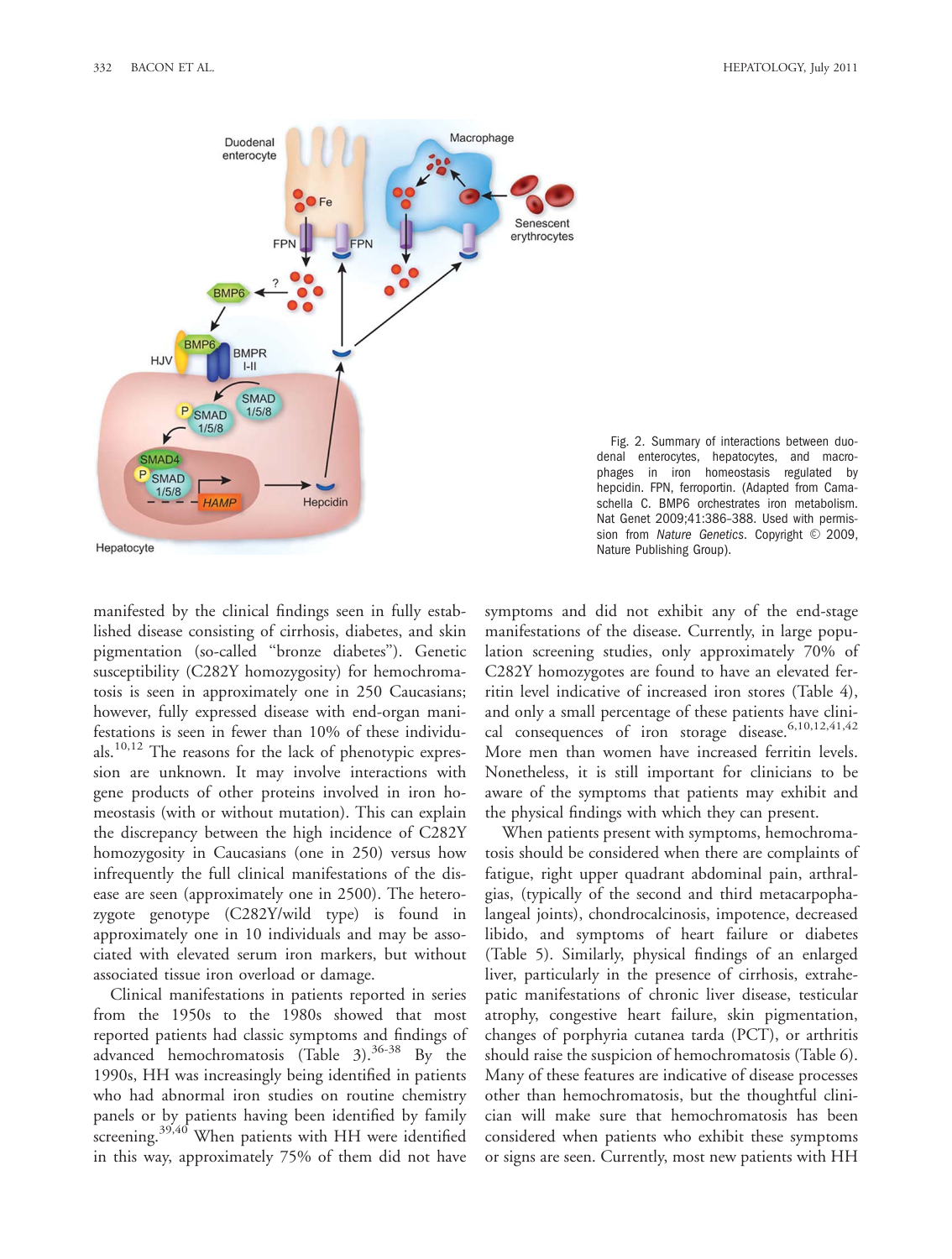|                                      | Study (Year)              |                            |                                |                                   |                                      |  |  |
|--------------------------------------|---------------------------|----------------------------|--------------------------------|-----------------------------------|--------------------------------------|--|--|
| <b>Features</b>                      | Milder et al. $37$ (1980) | Edwards et al. $36$ (1980) | Niederau et al. $^{38}$ (1985) | Adams et al. <sup>39</sup> (1991) | Bacon and Sadiq <sup>40</sup> (1997) |  |  |
| Number of subjects                   | 34†                       | $35*$                      | 163*                           | 37 <sub>‡</sub>                   | 40                                   |  |  |
| Symptoms (%)                         |                           |                            |                                |                                   |                                      |  |  |
| Weakness, lethargy                   | 73                        | 20                         | 83                             | 19                                | 25                                   |  |  |
| Abdominal pain                       | 50                        | 23                         | 58                             | 3                                 | 0                                    |  |  |
| Arthralgias                          | 47                        | 57                         | 43                             | 40                                | 13                                   |  |  |
| Loss of libido, impotence            | 56                        | 29                         | 38                             | 32                                | 12                                   |  |  |
| Cardiac failure symptoms             | 35                        | $\Omega$                   | 15                             | 3                                 | $\Omega$                             |  |  |
| Physical and Diagnostic Findings (%) |                           |                            |                                |                                   |                                      |  |  |
| Cirrhosis (biopsy)                   | 94                        | 57                         | 69                             |                                   | 13                                   |  |  |
| Hepatomegaly                         | 76                        | 54                         | 83                             | 3                                 | 13                                   |  |  |
| Splenomegaly                         | 38                        | 40                         | 13                             |                                   |                                      |  |  |
| Loss of body hair                    | 32                        | 6                          | 20                             |                                   |                                      |  |  |
| Gynecomastia                         | 12                        |                            | 8                              |                                   |                                      |  |  |
| Testicular atrophy                   | 50                        | 14                         |                                |                                   |                                      |  |  |
| Skin pigmentation                    | 82                        | 43                         | 75                             | 9                                 | 5                                    |  |  |
| Clinical diabetes                    | 53                        | 6                          | 55                             | 11                                |                                      |  |  |

Table 3. Principal Clinical Features in Hereditary Hemochromatosis

\*Patient selection occurred by both clinical features and family screening.

†Only symptomatic index cases were studied.

‡Discovered by family studies.

come to medical attention because of screening, such as in family studies, or by evaluation of abnormal laboratory studies by primary care physicians. In older series of patients with HH, when patients were identified by symptoms or physical findings of the disease, women typically presented approximately 10 years later than men, and there were approximately 10 times as many men presenting as women. This sex difference is likely because of menstrual blood loss and maternal iron loss during pregnancy having a ''protective'' effect for women. More recently, with a greater proportion of patients identified by screening studies, the age of diagnosis for women and men has equalized, and the numbers of men and women identified are roughly equivalent.6,10 Nonetheless, the proportion of C282Y homozygous women with definite disease manifestations (e.g., liver disease, arthritis) is significantly lower than men (1% versus 25%, respectively).<sup>10</sup>

#### Recommendations:

1. We recommend that patients with abnormal iron studies should be evaluated as patients with hemochromatosis, even in the absence of symptoms. (A)

2. All patients with evidence of liver disease should be evaluated for hemochromatosis. (1B)

## **Diagnosis**

The clinical diagnosis of hemochromatosis is based on documentation of increased iron stores, demonstrated by elevated serum ferritin levels, which reflects an increase in hepatic iron content. HH can be further defined genotypically by the familial occurrence of iron overload associated with C282Y homozygosity or C282Y/H63D compound heterozygosity. Serologic iron markers (TS, ferritin) are widely available, and the majority of patients with HH are now identified while still asymptomatic and without evidence of hepatic fibrosis or cirrhosis. There are certain high-risk groups that should be targeted for evaluation, such as those with a family history of HH, those with suspected organ involvement, and those with chance detection of biochemical and/or radiological abnormalities suggestive of the possibility of iron overload. It is generally recommended that all patients with abnormal liver function have iron studies done at some point in their evaluation. The algorithm outlined in Fig. 3 can provide some further direction regarding testing and is modified from the version used in the previous AASLD guidelines. $42$ 

Table 4. Prevalence of C282Y Homozygotes Without Iron Overload in Large Screening Studies

| <b>Population Sample</b> | Country       | $\mathbf n$ | Prevalence of<br>Homozygotes | <b>C282Y Homozygotes</b><br>with Normal<br>Ferritin Level (%) |
|--------------------------|---------------|-------------|------------------------------|---------------------------------------------------------------|
| Primary care $(^{12})$   | USA           | 41.038      | 1 in 270                     | 35                                                            |
| General public $(^{11})$ | Norway        | 65.238      | 1 in 220                     | 13                                                            |
| Primary care $(^6)$      | North America | 99,711      | 1 in 333                     | 31                                                            |
| General public $(^{10})$ | Australia     | 29,676      | 1 in 146                     | 32                                                            |
| Total                    |               | 235.663     | 1 in 240                     | 30                                                            |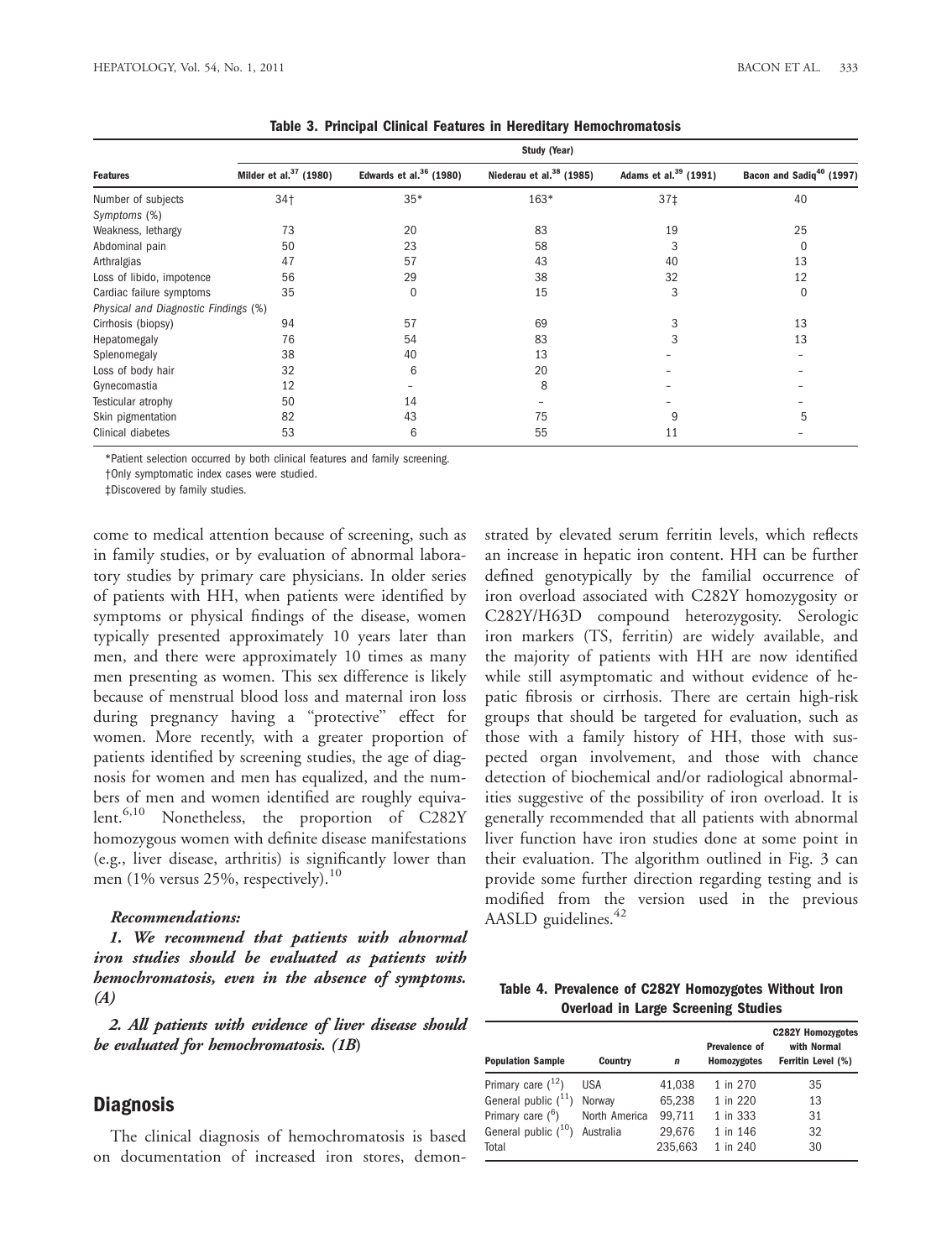Table 5. Symptoms in Patients with HH

| Asymptomatic                                                     |
|------------------------------------------------------------------|
| Abnormal serum iron studies on routine screening chemistry panel |
| Evaluation of abnormal liver tests                               |
| Identified by family screening                                   |
| Nonspecific, systemic symptoms                                   |
| Weakness                                                         |
| Fatigue                                                          |
| Lethargy                                                         |
| Apathy                                                           |
| Weight loss                                                      |
| Specific, organ-related symptoms                                 |
| Abdominal pain (hepatomegaly)                                    |
| Arthralgias (arthritis)                                          |
| Diabetes (pancreas)                                              |
| Amenorrhea (cirrhosis)                                           |
| Loss of libido, impotence (pituitary, cirrhosis)                 |
| Congestive heart failure (heart)                                 |
| Arrhythmias (heart)                                              |

The initial approach to diagnosis is by indirect markers of iron stores, namely TS or unsaturated ironbinding capacity and serum ferritin (Table 7). TS is calculated from the ratio of serum iron to total ironbinding capacity. In some laboratories, the total ironbinding capacity is calculated from the sum of the serum iron and the unsaturated iron-binding capacity, whereas in others, it is calculated indirectly from the transferrin concentration in the serum. A recent study, using fasting samples, has shown no improvement in sensitivity or specificity in the detection of C282Y homozygotes.<sup>43</sup> Accordingly, this prior recommendation is no longer absolutely necessary, although it is advisable to confirm an elevated TS with a second determination and it is not unreasonable in our opinion to do this on a fasting specimen. Over the years, different studies have used a variety of cutoff values for TS to identify patients eligible for further testing. Although a cutoff TS value of 45% is often chosen for its high sensitivity for detecting C282Y homozygotes, it has a lower specificity and positive predictive value compared to higher cutoff values. Thus, using a cutoff TS of 45% will also identify persons with minor secondary iron overload as well as some C282Y/wild-type heterozygotes, and these cases will require further evaluation.<sup>44</sup>

Serum ferritin has less biological variability than TS, but it has a significant false positive rate because of elevations related to inflammation. Ferritin can be elevated in the absence of increased iron stores in patients with necroinflammatory liver disease (alcoholic liver disease [ALD], chronic hepatitis B and C, nonalcoholic fatty liver disease [NAFLD]), in lymphomas, and in patients with other nonhepatic chronic inflammatory conditions. In fact, in the general population, iron

overload is not the most common cause of an elevated ferritin level. Nonetheless, in the absence of other inflammatory processes, several studies of families with HH have demonstrated that the serum ferritin concentration provides a valuable correlation with the degree of body iron stores. In most circumstances, serum ferritin provides additional confirmation of the significance of an elevated TS in C282Y homozygotes. In a study of individuals <35 years of age, serum ferritin in the normal range in combination with a  $TS < 45\%$  had a negative predictive value of 97% for excluding iron overload.<sup>45</sup> In a large study correlating phenotypic and genotypic markers in a primary care population in California, a serum ferritin  $>250 \mu g/L$  in men and  $>$  200  $\mu$ g/L in women was positive in 77% and 56%, respectively, of C282Y homozygotes.<sup>12</sup> In the HEIRS (HEmochromatosis and IRon Overload Screening) study that screened 99,711 North American participants, serum ferritin levels were elevated  $(>300 \mu g/L)$ in men,  $>200 \mu g/L$  in women) in 57% of female and 88% of male C282Y homozygotes.<sup>6</sup> It is recognized that a variety of disease conditions unrelated to iron overload may cause a nonspecific rise in serum ferritin, and in the absence of an elevated TS, this rise may be nonspecific. Conversely, iron overload may be present in a patient with an elevated ferritin and a normal TS, particularly in non-HFE-related iron overload or in a C282Y/H63D compound heterozygote.<sup>46</sup>

Serum ferritin levels have an additional value as a predictor of advanced fibrosis and cirrhosis in confirmed HH. Several studies have demonstrated that a

Table 6. Physical Findings in Patients with HH

| Asymptomatic                                                    |
|-----------------------------------------------------------------|
| No physical findings                                            |
| Hepatomegaly                                                    |
| Symptomatic                                                     |
| I iver                                                          |
| Hepatomegaly                                                    |
| Cutaneous stigmata of chronic liver disease                     |
| Splenomegaly                                                    |
| Liver failure: ascites, encephalopathy, and associated features |
| Joints                                                          |
| Arthritis                                                       |
| Joint swelling                                                  |
| Chondrocalcinosis                                               |
| Heart                                                           |
| Dilated cardiomyopathy                                          |
| Congestive heart failure                                        |
| Skin                                                            |
| Increased pigmentation                                          |
| Porphyria cutanea tarda                                         |
| <b>Fndocrine</b>                                                |
| Testicular atrophy                                              |
| Hypogonadism                                                    |
| Hypothyroidism                                                  |
|                                                                 |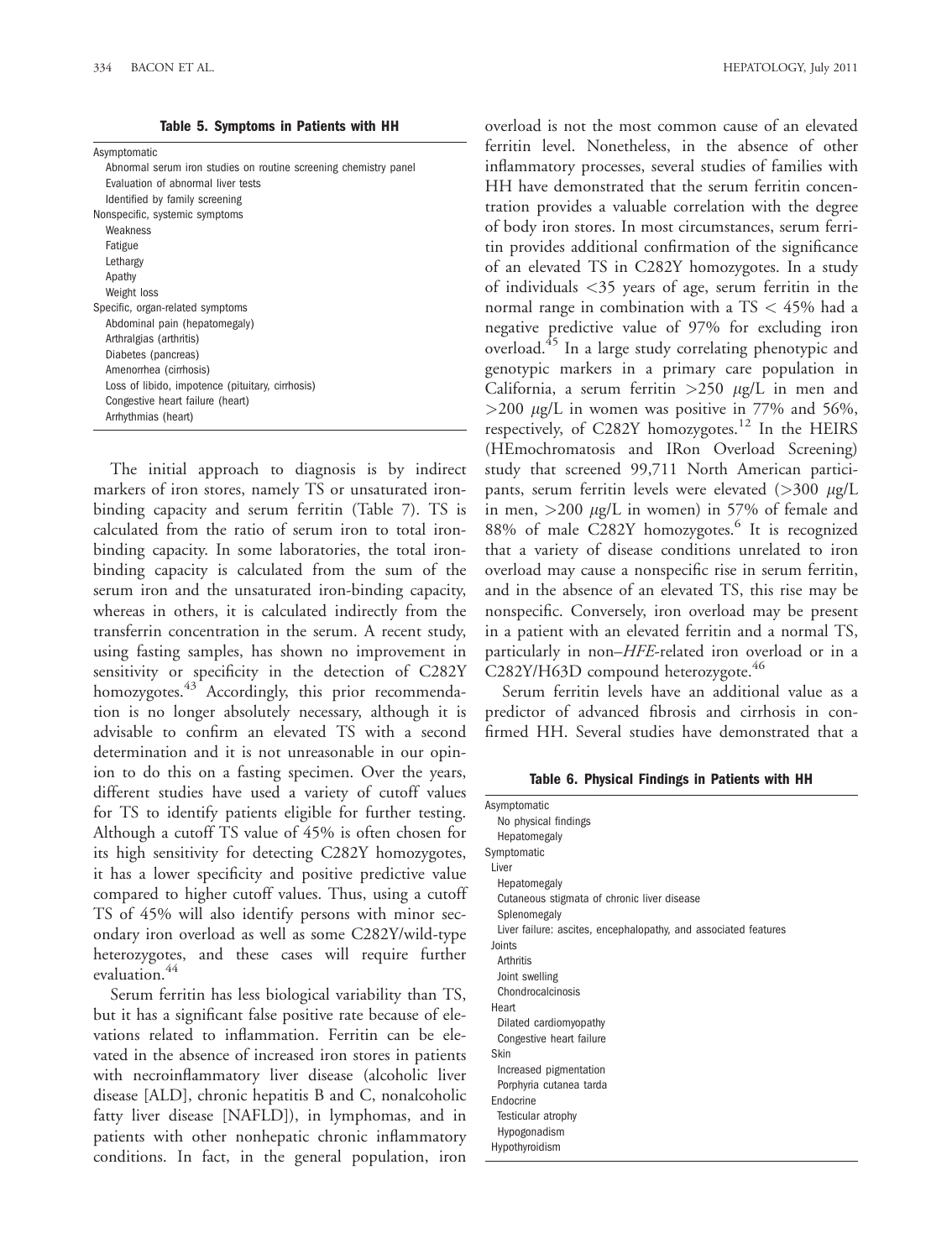

Fig. 3. An algorithm can provide some further direction regarding testing and treatment for HH. The algorithm is modified from the version used in the previous AASLD guidelines.

level of serum ferritin  $\langle 1000 \mu g/L \rangle$  is an accurate predictor for the absence of cirrhosis, independent of the duration of the disease.<sup>47-49</sup> A serum ferritin level  $>1000$  µg/L with an elevated aminotransferase level (alanine aminotransferase [ALT] or aspartate aminotransferase [AST]) and a platelet count <200  $\times$  10<sup>9</sup>/L predicted the presence of cirrhosis in 80% of C282Y homozygotes.<sup>5</sup>

#### Recommendations:

3. In a patient with suggestive symptoms, physical findings, or family history, a combination of TS and ferritin should be obtained rather than relying on a single test. (1B) If either is abnormal (TS  $\geq 45\%$  or ferritin above the upper limit of normal), then HFE mutation analysis should be performed. (1B)

4. Diagnostic strategies using serum iron markers should target high-risk groups such as those with a family history of HH or those with suspected organ involvement. (1B)

## Family Screening

Once a patient with HH has been identified (proband), family screening should be recommended for all first-degree relatives. For ease of testing, both genotype (HFE mutation analysis) and phenotype

(ferritin and TS) should be performed simultaneously at a single visit. For children of an identified proband, HFE testing of the other parent is generally recommended, because if results are normal, the child is an obligate heterozygote and need not undergo further testing because there is no increased risk of iron loading.<sup>51</sup> If C282Y homozygosity or compound heterozygosity is found in adult relatives of a proband, and if serum ferritin levels are increased, then therapeutic

Table 7. Laboratory Findings in Patients with HH

|                                  | <b>Normal</b>   | <b>Patients with HH</b> |                    |  |  |
|----------------------------------|-----------------|-------------------------|--------------------|--|--|
| <b>Measurements</b>              | <b>Subjects</b> | Asymptomatic            | <b>Symptomatic</b> |  |  |
| <b>Blood</b>                     |                 |                         |                    |  |  |
| Serum iron level $(\mu$ g/dL)    | 60-80           | 150-280                 | 180-300            |  |  |
| TS (%)                           | $20 - 50$       | 45-100                  | 80-100             |  |  |
| Serum ferritin level $(\mu g/L)$ |                 |                         |                    |  |  |
| Men                              | 20-200          | 150-1000                | 500-6000           |  |  |
| Women                            | 15-150          | 120-1000                | 500-6000           |  |  |
| Liver                            |                 |                         |                    |  |  |
| Hepatic iron concentration       |                 |                         |                    |  |  |
| $\mu$ g/g dry weight             | 300-1500        | 2000-10,000             | 8000-30,000        |  |  |
| $\mu$ mol/g dry weight           | $5 - 27$        | 36-179                  | 140-550            |  |  |
| Hepatic iron index*              | < 1.0           | >1.9                    | >1.9               |  |  |
| Liver histology                  |                 |                         |                    |  |  |
| Perls' Prussian blue stain       | $0 - 1 +$       | $2+$ to $4+$            | $3+$ , 4+          |  |  |

\*Hepatic iron index is calculated by dividing the hepatic iron concentration (in  $\mu$ mol/g dry weight) by the age of the patient (in years). With increased knowledge of genetic testing results in patients with iron overload, the utility of the hepatic iron index has diminished.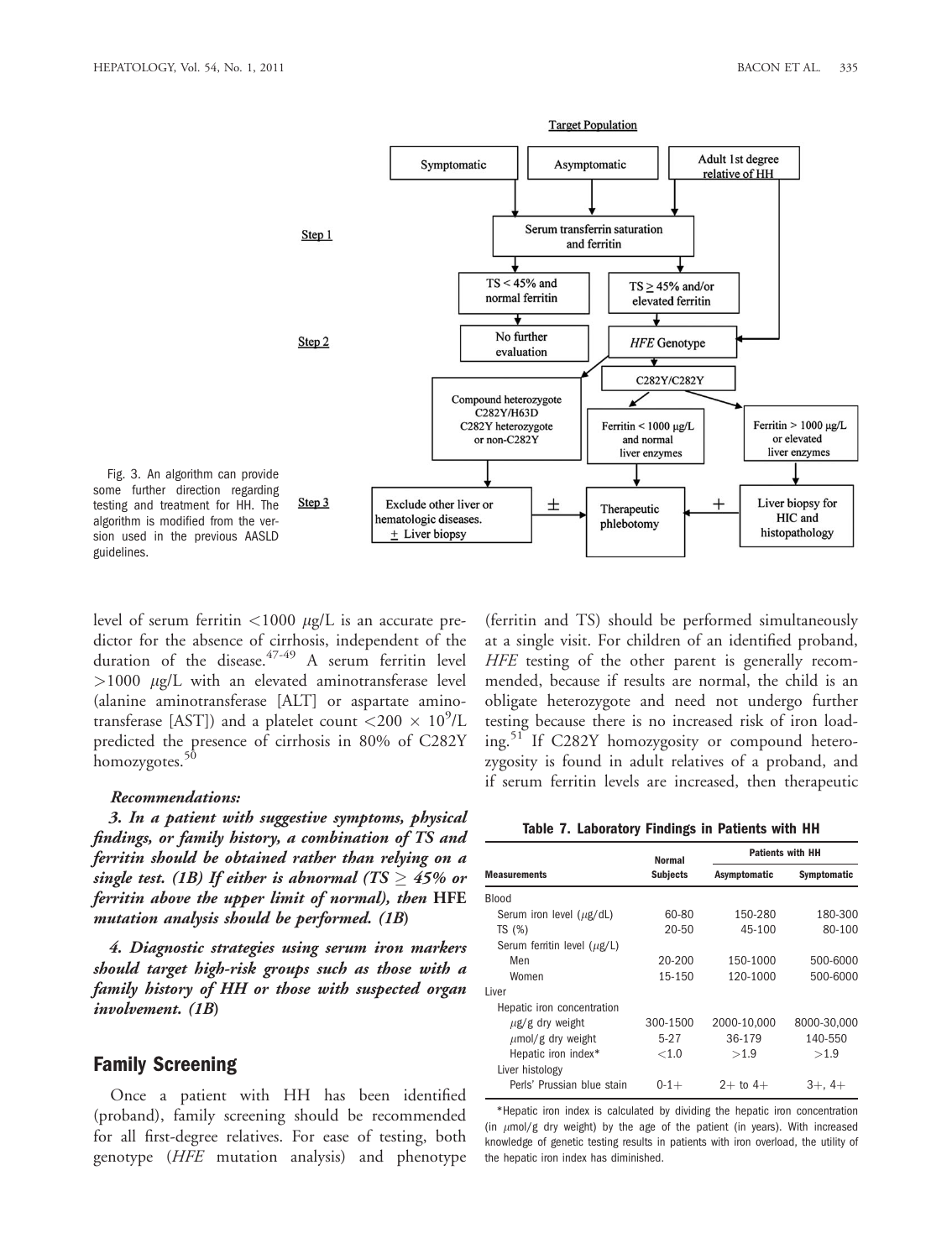phlebotomy can be initiated. If ferritin level is normal in these patients, then yearly follow-up with iron studies is indicated. When identified, C282Y heterozygotes and H63D heterozygotes can be reassured that they are not at risk for developing progressive or symptomatic iron overload. Occasional H63D homozygotes can develop mild iron overload.<sup>52</sup> However, it should be recognized that any of these genotypes can be a cofactor for the development of liver disease when they occur in conjunction with other liver diseases such as PCT, hepatitis C infection, ALD, or NAFLD. Relatives who are identified as H63D heterozygotes or H63D homozygotes can be reassured that they are generally not at risk of progressive iron overload, although they may have minor abnormalities in serum iron measurements such as TS or ferritin.

Family studies have concluded that many homozygous relatives of probands demonstrate biochemical and clinical expression of disease.<sup>53,54</sup> Furthermore, a recent population study of approximately 30,000 Caucasian subjects aged 40-69 years identified 203 C282Y homozygotes (108 females, 95 males). These subjects were evaluated sequentially over a 12-year period, prior to available knowledge of their genotype. Documented iron overload-related disease was present in 28% of males and 1% of females, especially when serum ferritin levels were  $>1000 \mu g/L$ .<sup>10</sup>

#### Recommendations:

5. We recommend screening (iron studies and HFE mutation analysis) of first-degree relatives of patients with HFE-related HH to detect early disease and prevent complications. (1A)

## Liver Biopsy

Since the advent of HFE mutation analysis, liver biopsy has become less important as a clinical tool in the diagnosis of HH. Liver biopsy should be considered only for the purpose of determining the presence or absence of advanced fibrosis or cirrhosis, which does have prognostic value. Identification of cirrhosis may lead to adjustments in clinical management, such as screening for HCC and esophageal varices (and other features of portal hypertension).<sup>55</sup> The risks of liver biopsy have been reviewed, with mild bleeding after biopsy reported to be in the range of 1%-6%, and mortality associated with a complication of less than  $1:10,000.^{56}$ 

Serum ferritin levels can help identify patients who may benefit most from having a liver biopsy. Several studies have demonstrated that C282Y homozygotes with a serum ferritin  $>1000 \mu g/L$  are at an increased risk of cirrhosis, with a prevalence of  $20\% - 45\%$ .<sup>49,50</sup> In contrast, fewer than 2% of C282Y homozygotes with a ferritin level  $\langle 1000 \ \mu g/L \rangle$  at the time of diagnosis have cirrhosis or bridging fibrosis in the absence of another risk factor such as excessive alcohol consumption, viral hepatitis, or fatty liver disease.  $47-50$  A recent study of more than 670 asymptomatic C282Y homozygotes described the prevalence of advanced hepatic fibrosis.<sup>41</sup> In this study, a liver biopsy was performed in 350 subjects because of elevated serum ferritin levels (using a cutoff of 500  $\mu$ g/L) or abnormal serum liver enzyme results, the presence of hepatomegaly, or a combination of these. The majority of these biopsies were performed for diagnosis of HH prior to the availability of HFE mutation analysis. Cirrhosis was present in 5.6% of all males and 1.9% of all females. All subjects with cirrhosis had a hepatic iron concentration (HIC)  $>$  200  $\mu$ mol/g dry weight (approximately seven times the upper limit of normal). A serum ferritin level  $>1000 \mu g/L$  had 100% sensitivity and 70% specificity for identification of cirrhosis. No subject with a serum ferritin level  $\langle 1000 \mu g/L \rangle$  had cirrhosis. These observations must be tempered when patients with HH also consume large amounts of alcohol. An Australian study showed that  $>60\%$  of patients with HH who consumed  $>60$  g alcohol/day had cirrhosis, compared to  $\langle 7\%$  of those who consumed less alcohol.<sup>57</sup>

Based on these recent studies, it can be concluded that serum ferritin is the single most important predictor of the presence of advanced hepatic fibrosis in C282Y homozygotes. Therefore, liver biopsy does not need to be performed when ferritin is  $\langle 1000 \mu g/L$ , in the absence of excess alcohol consumption and elevated serum liver enzymes.

Patients with elevated serum iron studies, but who lack C282Y homozygosity, should be considered for liver biopsy if they have elevated liver enzymes or other clinical evidence of liver disease. These patients may have non-HH liver disease such as NAFLD, ALD, or chronic viral hepatitis.

When liver biopsy is performed, routine histopathologic evaluation should include standard hematoxylin– eosin and Masson's trichrome stains as well as Perls' Prussian blue stains for evaluating the degree and cellular distribution of hepatic iron stores. In addition, a portion of liver tissue can be obtained for measurement of HIC. It should be recognized that HIC can also be measured from formalin-fixed, deparaffinized specimens, but at least 4 mg dry weight of tissue should be available for evaluation.<sup>58</sup> Qualitative and semiquantitative methods for grading the degree of stainable hepatic iron have been described. The Batts–Ludwig system uses an estimation of the proportion of hepatocytes that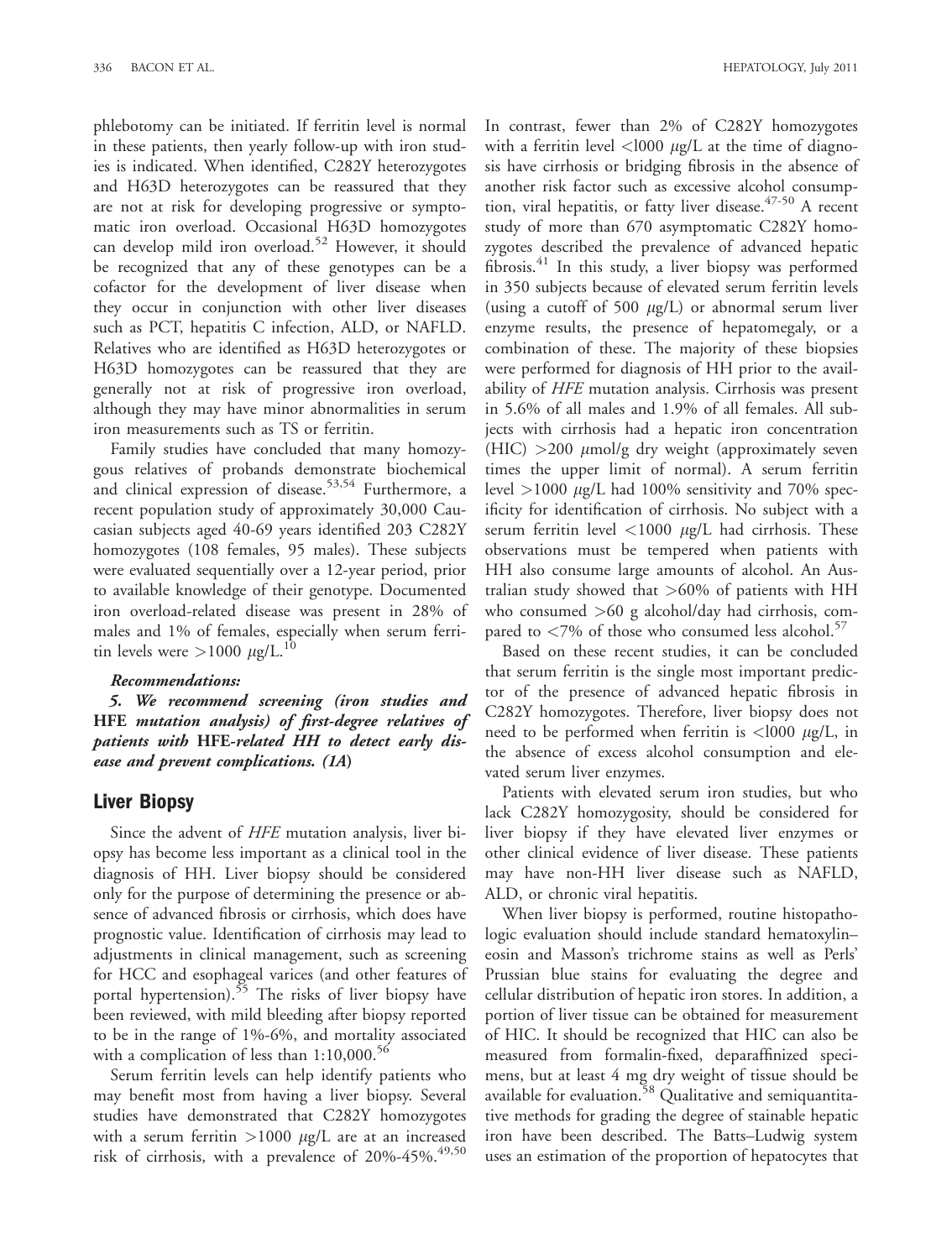stain for iron, ranging from solely zone 1 (periportal) to inclusion of zones 2 and 3 (pericentral). The grading of iron staining ranges from grade 1 to grade 4, with grade 4 representing panlobular iron deposition.<sup>59</sup> A semiquantitative ''histological hepatic iron index'' has been proposed based on the size and density of iron granules in hepatocytes, sinusoidal lining cells, and portal cells.<sup>60</sup> This formula can be used to calculate a total iron score, and this system has been validated and found to be useful to differentiate heterozygotes from homozygotes. It is not widely used outside the research setting.

Hepatic iron index (HII) was first introduced in 1986 and was used frequently to support a diagnosis of HH when the HII was  $>1.9$ , prior to the advent of HFE mutation analysis.<sup>61,62</sup> HII, which measures the rate of hepatic iron accretion, is calculated by dividing the HIC (in  $\mu$ mol/g) by the patient's age in years and was based on the concept that homozygotes would continue to absorb excess dietary iron throughout their lifetime, whereas those who were heterozygotes or those with iron overload due to associated alcohol use would not. Several studies showed that most homozygotes with iron overload had an HII  $> 1.9 \mu$ mol/g/ year, whereas patients with other chronic diseases had an HII  $\langle 1.9, \frac{63,64}{2}$  The availability of genetic testing has now shown that phenotypic expression of homozygosity can occur at a much lower HIC and a much lower HII, and therefore the HII is no longer routinely used. Recent studies show good correlation between HIC determined on liver biopsy samples with HIC estimated by proton transverse relaxation time determined by magnetic resonance imaging.<sup>64</sup>

#### Recommendations:

6. Liver biopsy is recommended to stage the degree of liver disease in C282Y homozygotes or compound heterozygotes if liver enzymes (ALT, AST) are elevated or if ferritin is  $>$ 1000  $\mu$ g/L. (1B)

## Role of Liver Biopsy in Non–HFE-related HH

Liver biopsy may provide both diagnostic and prognostic information in patients with iron overload who are not C282Y homozygotes. Abnormal serum iron studies are identified in approximately 50% of patients with other liver diseases such as ALD, NAFLD, or chronic viral hepatitis. Liver biopsy is used to evaluate those patients both from the standpoint of their underlying disease, determining the stage of fibrosis, and to determine the degree of iron loading. In the secondary iron overload seen with other liver diseases, iron deposition is usually mild  $(1+$  to  $2+)$  and generally occurs in both perisinusoidal lining cells (Kupffer cells) and in hepatocytes in a panlobular distribution.<sup>59</sup> Liver biopsy is also useful to identify the different pattern of iron overload seen in patients with ferroportin disease, wherein the iron deposition is predominantly in reticuloendothelial cells or is in a mixed pattern of hepatocytes and reticuloendothelial cells without a periportal predominance.<sup>9</sup>

#### Recommendations:

7. Liver biopsy is recommended for diagnosis and prognosis in patients with phenotypic markers of iron overload who are not C282Y homozygotes or compound heterozygotes. (2C)

8. We recommend that in patients with non–HFErelated HH, data on hepatic iron concentration is useful, along with histopathologic iron staining, to determine the degree and cellular distribution of iron loading present. (2C)

#### Treatment of Hemochromatosis

Although there has never been a randomized controlled trial of phlebotomy versus no phlebotomy in treatment of HH, there is nonetheless, evidence that initiation of phlebotomy before the development of cirrhosis and/or diabetes will significantly reduce the morbidity and mortality of HH.<sup>65,66</sup> Therefore, early identification and preemptive treatment of those at risk is generally recommended. This includes treatment of asymptomatic individuals with homozygous HH and markers of iron overload, as well as others with evidence of increased levels of hepatic iron. In symptomatic patients, treatment is also advocated to reduce progression of organ damage. Certain clinical features are likely to be ameliorated by phlebotomy (malaise, fatigue, skin pigmentation, insulin requirements for diabetics, and abdominal pain), whereas other features are either less responsive to iron removal or do not respond at all (Table 8). These include arthropathy, hypogonadism, and advanced cirrhosis. In some cases, hepatic fibrosis and cirrhosis show regression after phlebotomy.<sup>67</sup> The life-threatening complications of established cirrhosis, particularly HCC, continue to be a threat to survival even after adequate phlebotomy. Therefore, patients with cirrhosis should continue to be screened for HCC following phlebotomy. HCC accounts for approximately 30% of HH-related deaths, whereas complications of cirrhosis account for an additional  $20\%$ .<sup>66,68</sup> HCC is exceptionally rare in noncirrhotic HH, which provides an additional argument for preventive therapy prior to the development of cirrhosis.<sup>69</sup>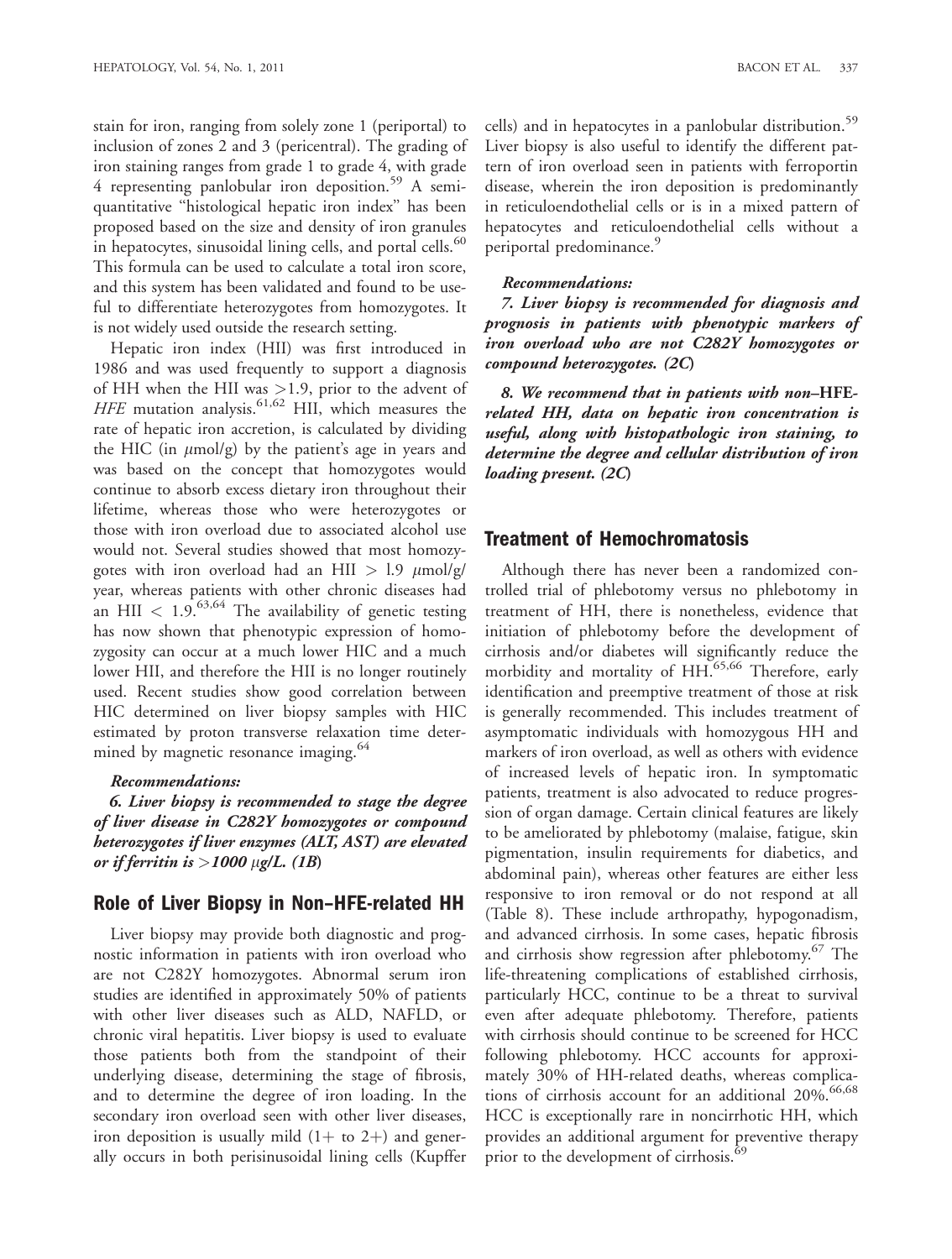|  |  | Table 8. Response to Phlebotomy Treatment in Patients |  |  |
|--|--|-------------------------------------------------------|--|--|
|  |  | with HH                                               |  |  |

| Reduction of tissue iron stores to normal                    |
|--------------------------------------------------------------|
| Improved survival if diagnosis and treatment before          |
| development of cirrhosis and diabetes                        |
| Improved sense of well-being, energy level                   |
| Improved cardiac function                                    |
| Improved control of diabetes                                 |
| Reduction in abdominal pain                                  |
| Reduction in skin pigmentation                               |
| Normalization of elevated liver enzymes                      |
| Reversal of hepatic fibrosis (in approximately 30% of cases) |
| No reversal of established cirrhosis                         |
| Elimination of risk of HH-related HCC if iron removal is     |
| achieved before development of cirrhosis                     |
| Reduction in portal hypertension in patients with cirrhosis  |
| No (or minimal) improvement in arthropathy                   |
| No reversal of testicular atrophy                            |
|                                                              |

Phlebotomy remains the mainstay of treatment for HH (Table 9). One unit of blood contains approximately 200-250 mg iron, depending on the hemoglobin concentration, and should be removed once or twice per week as tolerated. In patients with HH who may have total body iron stores  $>30$  g, therapeutic phlebotomy may take up to 2-3 years to adequately reduce iron stores. Each phlebotomy should be preceded by measurement of the hematocrit or hemoglobin so as to avoid reducing the hematocrit/hemoglobin to <80% of the starting value. TS usually remains elevated until iron stores are depleted, whereas ferritin, which may initially fluctuate, eventually begins to fall progressively with iron mobilization and is reflective of depletion of iron stores. Serum ferritin analysis should be performed after every 10-12 phlebotomies (approximately 3 months) in the initial stages of treatment. It can be confidently assumed that excess iron stores have been mobilized when the serum ferritin drops to between 50 and 100  $\mu$ g/L. As the target range of 50-100  $\mu$ g/L is approached, testing may be repeated more frequently to preempt the development of overt iron deficiency. It is not necessary for patients to achieve iron deficiency and in fact, this should be avoided. Phlebotomy can be stopped at the point at which iron stores are depleted, and the patient should be assessed for whether they require maintenance phlebotomy. For reasons that are unclear, not all patients with HH reaccumulate iron and, accordingly, they may not need a maintenance phlebotomy regimen. Therefore, the frequency of maintenance phlebotomy varies among individuals, due to the variable rate of iron accumulation in HH. Some patients (either male or female) require maintenance phlebotomy monthly, whereas others who reaccumulate iron at a slower rate may need only 1-2 units of blood removed per year. In the United States,

blood acquired by therapeutic phlebotomy may be used for blood donation in some institutions, and both the American Red Cross and the U.S. Food and Drug Administration have deemed that the blood is safe for transfusion.<sup>70</sup>

The decision to treat HH with phlebotomy is straightforward and easy to justify for patients with evidence of liver disease or other end-organ manifestations. The more difficult situation is the C282Y homozygote patient with a ferritin level of only 800  $\mu$ g/L for example, with normal liver tests and no symptoms. Current longitudinal data are limited; some patients such as this will never progress to more serious problems and may not need to be treated. However, treatment is easy, safe, inexpensive, and could conceivably provide societal benefit (blood donation), and thus treatment is often initiated. Furthermore, there are no available, reliable indicators of who will develop complications. Conceivably, the rate of increase of serum ferritin will prove in the future to be an indicator of potential tissue and organ damage. In the absence of results from controlled trials, we currently favor proceeding to prophylactic phlebotomy in those individuals who tolerate and adhere to the regimen.

In those patients with advanced disease who may have cardiac arrhythmias or cardiomyopathy, there is an increased risk of sudden death with rapid mobilization of iron, most likely due to the presence of intracellular iron in a relatively toxic, low-molecular-weight chelate pool of iron. Pharmacological doses of vitamin C accelerate mobilization of iron to a level that may saturate circulating transferrin, resulting in an increase in pro-oxidant and/or free radical activity.<sup>71</sup> Therefore, supplemental vitamin C should be avoided by ironloaded patients, particularly those undergoing phlebotomy. No dietary adjustments are necessary, because the amount of iron absorption that an individual can affect with a low-iron diet is small (2-4 mg/day)

#### Table 9. Treatment of Hemochromatosis

| Hereditary hemochromatosis                                             |
|------------------------------------------------------------------------|
| One phlebotomy (removal of 500 mL blood) weekly or biweekly            |
| Check hematocrit/hemoglobin prior to each phlebotomy.                  |
| Allow hematocrit/hemoglobin to fall by no more than 20% of prior level |
| Check serum ferritin level every 10-12 phlebotomies                    |
| Stop frequent phlebotomy when serum ferritin reaches 50-100 $\mu$ g/L  |
| Continue phlebotomy at intervals to keep serum ferritin                |
| between 50 and 100 $\mu$ g/L                                           |
| Avoid vitamin C supplements                                            |
| Secondary iron overload due to dyserythropoiesis                       |
| Deferoxamine (Desferal) at a dose of 20-40 mg/kg body weight per day   |
| Deferasirox (Exjade) given orally                                      |
| Consider follow-up liver biopsy to ascertain adequacy of iron removal  |
| Avoid vitamin C supplements                                            |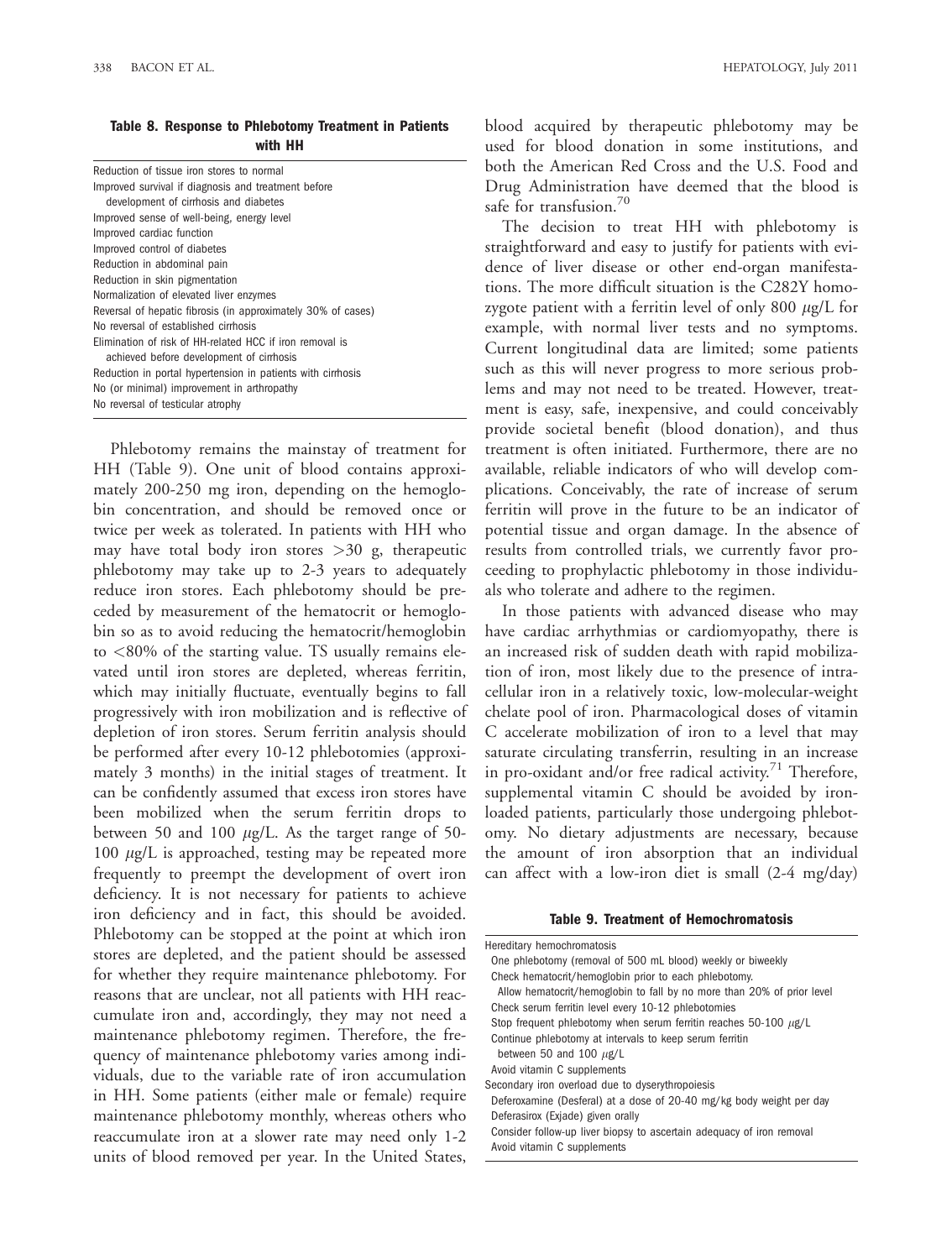compared to the amount mobilized with phlebotomy (250 mg/week). Reports of Vibrio vulnificus have been described in patients with HH who ingest raw shellfish; these foods should be avoided.<sup>72</sup>

Advanced cirrhosis is not reversed with iron removal, and the development of decompensated liver disease is an indication to consider orthotopic liver transplantation (OLT). In the past, survival of patients with HH who underwent liver transplantation was lower than in those who underwent liver transplantation for other causes of liver disease.<sup>73,74</sup> Most posttransplantation deaths in patients with HH occurred in the perioperative period from either cardiac or infection-related<sup>72</sup> complications.<sup>75</sup> These complications were probably related to inadequate removal of excess iron stores before OLT. Currently, survival of patients with HH after OLT is comparable to other patients,<sup>76</sup> at least in part because diagnosis and treatment occurs prior to OLT.

#### Recommendations:

9. Patients with hemochromatosis and iron overload should undergo therapeutic phlebotomy weekly (as tolerated). (1A) Target levels of phlebotomy should be a ferritin level of 50-100  $\mu$ g/L. (1B)

10. In the absence of indicators suggestive of significant liver disease (ALT, AST elevation), C282Y homozygotes who have an elevated ferritin (but  $<$ 1000  $\mu$ g/L) should proceed to phlebotomy without a liver biopsy. (1B)

11. Patients with end-organ damage due to iron overload should undergo regular phlebotomy to the same endpoints as indicated above. (1A)

12. During treatment for HH, dietary adjustments are unnecessary. Vitamin C supplements and iron supplements should be avoided. (1C)

13. Patients with hemochromatosis and iron overload should be monitored for reaccumulation of iron and undergo maintenance phlebotomy. (1A) Target levels of phlebotomy should be a ferritin level of 50- 100  $\mu$ g/L. (1B)

14. We recommend treatment by phlebotomy of patients with non-HFE iron overload who have an elevated HIC. (1B)

#### Treatment of Secondary Iron Overload

These guidelines have primarily concentrated on the management of HH, but it is reasonable to review the treatment of noninherited forms of secondary iron

overload. The causes of secondary iron overload are listed in Table 3.

Phlebotomy is useful in certain forms of secondary iron overload (Table 8). Phlebotomy is clearly indicated in patients with PCT, and results in a reduction in skin manifestations. Total iron stores rarely exceeds 4-5 g. Secondary iron overload is sometimes seen in association with chronic hepatitis C, NAFLD, and  $ALD.77$  There is no published evidence that phlebotomy is of benefit in ALD. In chronic hepatitis C, it has been shown that phlebotomy therapy reduces elevated ALT levels and achieves a marginal improvement in histopathology, but has no effect on virologic clearance.<sup>78</sup> Currently, phlebotomy is not recommended for mild secondary iron overload (HIC  $<$  2500  $\mu$ g/g dry weight) in chronic hepatitis C. In NAFLD, studies have shown a benefit of therapeutic phlebotomy with improvement in parameters of insulin resistance and reduction in elevated ALT levels.<sup>79,80</sup> Large-scale studies in patients with NAFLD have been proposed.

In secondary iron overload associated with ineffective erythropoiesis, iron chelation therapy with parenteral deferoxamine is the treatment of choice. Numerous studies have documented the efficacy of deferoxamine in preventing the complications of iron overload in  $\beta$ -thalassemia.<sup>81</sup> Recently, deferasirox (Exjade), an orally administered iron-chelating drug, has been approved in the United States for treatment of secondary iron overload due to ineffective erythropoiesis. Studies are ongoing regarding its potential use in HH. However, recent concerns about complications have tempered enthusiasm for this drug in  $HH<sup>82</sup>$  Deferoxamine is usually administered by continuous subcutaneous infusion using a battery-operated infusion pump at a dose of 40 mg/kg/day for 8-12 hours nightly for 5-7 nights weekly. A total dose of approximately 2 g per 24 hours usually achieves maximal urinary iron excretion. Chelation therapy to reduce HIC  $<$  15,000  $\mu$ g/g dry weight significantly reduces the risk of clinical disease.<sup>83</sup> The application of deferoxamine therapy is limited by cost, the need for a parenteral route of therapy, discomfort, inconvenience, and neurotoxcity. Monitoring iron reduction in patients with secondary iron overload is challenging. In contrast to HH, where serum ferritin reliably reflects iron burden during therapy, ferritin levels can be misleading in secondary iron overload. In some patients, it may be necessary to repeat liver biopsy to assess the progress of therapy and ensure adequate chelation.<sup>84</sup> Monitoring 24-hour urinary iron excretion is sometimes helpful. By detecting magnetic susceptibility, a superconducting quantum interference device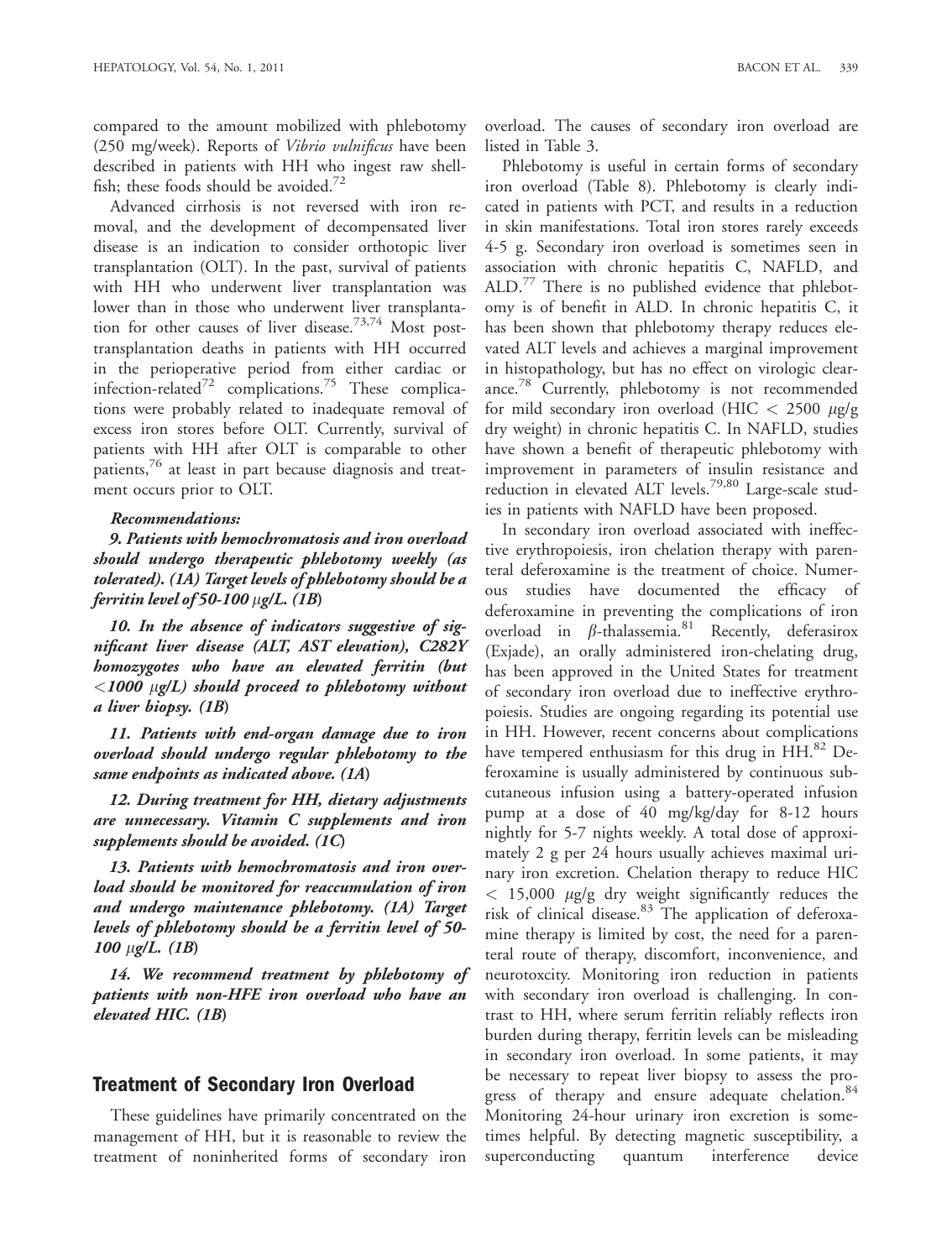(SQUID) is capable of measuring HIC over a wide range, but this is a research technique that is available only in a few centers worldwide.<sup>85</sup> The recent development of certain magnetic resonance imaging programs has shown promise in providing a noninvasive method to evaluate HIC.<sup>86,87</sup> In patients with secondary iron overload, HIC provides an accurate quantitative means for monitoring iron balance.<sup>88</sup>

#### Recommendations:

15. Iron chelation with either deferoxamine mesylate or deferasirox is recommended in iron overloaded patients with dyserythropoietic syndromes or chronic hemolytic anemia. (1A)

#### Surveillance for Hepatocellular Cancer

In patients with HH who present with cirrhosis, the recent AASLD guidelines for HCC surveillance should be followed.<sup>89</sup> These recommendations should be extended to patients with HH who have cirrhosis, whether they have had phlebotomy to restore normal iron levels. The relative risk for HCC is approximately 20, with an annual incidence of  $3\% - 4\%$ .<sup>89</sup> Patients with HH with advanced fibrosis or cirrhosis should be screened regularly for HCC as per AASLD guidelines.

## General Population Screening

When considering the evidence required to determine whether general population screening should be performed for the C282Y mutation, a key factor is the clinical penetrance of C282Y homozygosity. Approximately 30% of C282Y homozygotes do not have phenotypic expression of excess iron stores in cross-sectional studies (Table 2). Because of this, from a public policy perspective, general population screening for HH is not indicated. In a large Norwegian study, 65,238 subjects were screened using TS, and when it was elevated on two determinations, cases were confirmed by genetic testing and/or liver biopsy.<sup>11</sup> In 147 subjects, liver biopsies were performed and only four men and none of the women had cirrhosis (2.7% prevalence of cirrhosis). An Australian population study of 3011 individuals revealed 16 C282Y homozygotes. Of these 16, liver biopsy was performed in 11 cases with serum ferritin  $>300 \mu g/L$ , of whom three were identified with advanced fibrosis and one with cirrhosis who had associated ALD (6.3% prevalence of cirrhosis).<sup>90</sup> Other prospective population studies have reached similar conclusions that the clinical penetrance of C282Y homozygosity is quite low.<sup>10,12</sup> This discrepancy between the morbidity seen in referred patients

and the lack of morbidity in screened patients is not unique to HH.

Economic models that have included genetic testing have suggested that population screening for HH would be effective if only 20% of patients developed life-threatening complications.  $91,92$  The natural history of untreated HH has been illustrated in the Copenhagen Heart Study, where patients were followed for 25 years with serial ferritin testing without an awareness that they were C282Y homozygotes.<sup>93</sup> Many patients did not demonstrate progression of iron overload as measured by serum ferritin, and the costs of investigating false positive iron tests in a screening program were considered significant. This has led some to consider that a genetic test should be done first, followed by measurement of serum ferritin. There have been concerns expressed about the adverse effects of genetic testing such as genetic discrimination; however, several studies have demonstrated that this is rarely a valid concern.<sup>94</sup> Nonetheless, widespread population screening for HH is not recommended, whereas more selective screening in high-risk populations needs further study.5,95

Recommendations: 16. Average risk population screening for HH is not recommended.  $93 \hat{\phantom{a}} (1B)$ 

## Screening for Non–HFE-related HH

The term "non-HFE-related HH" refers to several genetically distinct forms of inherited iron overload affecting individuals without  $HFE$  mutations.<sup>17</sup> Several of the genes involved are hemojuvelin  $(HJV)$ , ferroportin (SLC40A1), transferrin receptor 2 (TFR2), and hepcidin (HAMP). The non-HFE forms of inherited iron overload are rare, accounting for <5% of cases encountered, and genetic testing is largely unavailable except in research laboratories.

Screening for non–*HFE*-related HH is not recommended.

Acknowledgment: This practice guideline was produced in collaboration with the Practice Guidelines Committee of the AASLD. This committee provided extensive peer review of the manuscript, and Yngve Falck-Ytter, M.D., provided an external review from the GRADE system perspective. Members of the Practice Guidelines Committee include Jayant A. Talwalkar, M.D., M.P.H. (Chair), Anna Mae Diehl, M.D. (Board Liaison), Jeffrey H. Albrecht, M.D., Gaurav Arora, M.D., Amanda DeVoss, M.M.S., P.A.-C., Hashem B. El-Serag, M.D., M.P.H., José Franco, M.D., Stephen A. Harrison, M.D., Kevin Korenblat,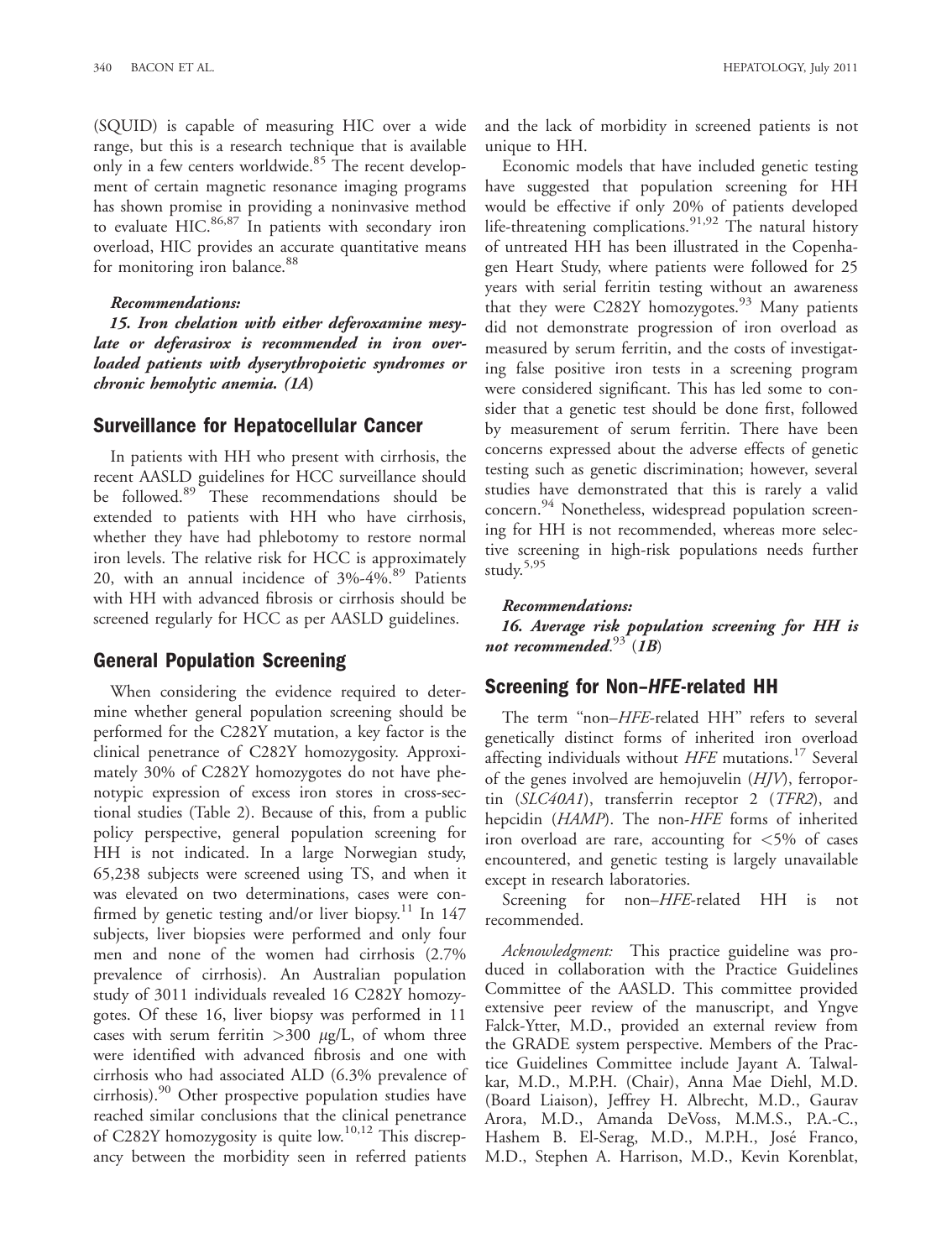M.D., Simon C. Ling, M.B.Ch.B., M.R.C.P., Lawrence U. Liu, M.D., Paul Martin, M.D., Kim M. Olthoff, M.D., Robert S. O'Shea, M.D., Raphael B Merriman, M.D., M.R.C.P.I., Michael K Porayko, M.D., Nancy Reau, M.D., Adnan Said, M.D., Margaret C. Shuhart, M.D., MS, and Kerry N. Whitt, M.D.

# References

- 1. Eddy DM. A Manual for Assessing Health Practices and Designing Practice Guidelines: The Explicit Approach. Philadelphia, PA: American College of Physicians; 1992.
- 2. American Gastroenterological Association policy statement on the use of medical practice guidelines by managed care organizations and insurance carriers. Gastroenterology 1995;108:925-926.
- 3. American College of Cardiology/American Heart Association. Methodology Manual for ACC-AHA Guideline Writing Committees: Methodologies and Policies from the ACC/AHA Task Force on Practice Guidelines, April 2006.
- 4. Shiffman RN, Shekelle P, Overhage JM, Slutsky J, Grimshaw J, Deshpande AM. Standardized reporting of clinical practice guidelines: a proposal from the Conference on Guideline Standardization. Ann Intern Med 2003;139:493-498.
- 5. Phatak PD, Bonkovsky HL, Kowdley KV. Hereditary hemochromatosis: time for targeted screening. Ann Intern Med 2008;149: 270-272.
- 6. Adams PC, Reboussin DM, Barton JC, McLaren CE, Eckfeldt JH, McLaren GD, et al. Hemochromatosis and iron-overload screening in a racially diverse population. N Engl J Med 2005;352:1769-1778.
- 7. Feder JN, Gnirke A, Thomas W, Tsuchihashi Z, Ruddy DA, Basava A, et al. A novel MHC class I-like gene is mutated in patients with hereditary haemochromatosis. Nat Genet 1996;13:399-408.
- 8. Pietrangelo A. European Association for the Study of the Liver. EASL clinical practice guidelines for HFE hemochromatosis. J Hepatol 2010; 53:3-22.
- 9. Pietrangelo A. Non-HFE hemochromatosis. Hepatology 2004;39: 21-29.
- 10. Allen KJ, Gurrin LC, Constantine CC, Osborne NJ, Delatycki MB, Nicoll AJ, et al. Iron-overload-related disease in HFE hereditary hemochromatosis. N Engl J Med 2008;358:221-230.
- 11. Asberg A, Hveem K, Thorstensen K, Ellekjter E, Kannelønning K, Fjøsne U, et al. Screening for hemochromatosis: high prevalence and low morbidity in an unselected population of 65,238 persons. Scand J Gastroenterol 2001;36:1108-1115.
- 12. Beutler E, Felitti VJ, Koziol JA, Ho NJ, Gelbart T. Penetrance of 845G–> A (C282Y) HFE hereditary haemochromatosis mutation in the USA. Lancet 2002;359:211-218.
- 13. Adams P, Brissot P, Powell LW. EASL International Consensus Conference on Haemochromatosis. J Hepatol 2000;33:485-504.
- 14. Pietrangelo A. Juvenile hemochromatosis. J Hepatol 2006;45:892-894.
- 15. Papanikolaou G, Samuels ME, Ludwig EH, MacDonald ML, Franchini PL, Dubé MP, et al. Mutations in HFE2 cause iron overload in chromosome 1q-linked juvenile hemochromatosis. Nat Genet 2004;36: 77-82.
- 16. Camaschella C, Roetto A, Calı` A, De Gobbi M, Garozzo G, Carella M, et al. The gene TFR2 is mutated in a new type of haemochromatosis mapping to 7q22. Nat Genet 2000;25:14-15.
- 17. Pietrangelo A. Non-HFE hemochromatosis. Semin Liver Dis 2005;25: 450-460.
- 18. Olynyk JK, Trinder D, Ramm GA, Britton RS, Bacon BR. Hereditary hemochromatosis in the post-HFE era. Hepatology 2008;48: 991-1001.
- 19. Gordeuk VR. African iron overload. Semin Hematol 2002;39:263-269.
- 20. Bottomley SS. Secondary iron overload disorders. Semin Hematol
- 1998;35:77-86. 21. Whitington PF. Neonatal hemochromatosis: a congenital alloimmune hepatitis. Semin Liver Dis 2007;27:243-250.
- 22. Whitington PF, Hibbard JU. High-dose immunoglobulin during pregnancy for recurrent neonatal haemochromatosis. Lancet 2004;364: 1690-1698.
- 23. Waheed A, Parkkila S, Saarnio J, Fleming RE, Zhou XY, Tomatsu S, et al. Association of HFE protein with transferrin receptor in crypt enterocytes of human duodenum. Proc Natl Acad Sci U S A 1999;96: 1579-1584.
- 24. Fleming RE, Britton RS, Waheed A, Sly WS, Bacon BR. Pathogenesis of hereditary hemochromatosis. Clin Liver Dis 2004;8:755-773.
- 25. Nemeth E, Ganz T. The role of hepcidin in iron metabolism. Acta Haematol 2009;122:78-86.
- 26. Nemeth E, Tuttle MS, Powelson J, Vaughn MB, Donovan A, Ward DM, et al. Hepcidin regulates cellular iron efflux by binding to ferroportin and inducing its internalization. Science 2004;306: 2090-2093.
- 27. Andriopoulos B Jr, Corradini E, Xia Y, Faasse SA, Chen S, Grgurevic L, et al. BMP6 is a key endogenous regulator of hepcidin expression and iron metabolism. Nat Genet 2009;41:482-487.
- 28. Ganz T. Iron homeostasis: fitting the puzzle pieces together. Cell Metab 2008;7:288-290.
- 29. Fleming RE, Britton RS. Iron Imports. VI. HFE and regulation of intestinal iron absorption. Am J Physiol Gastrointest Liver Physiol 2006; 290:G590-G594.
- 30. Goswami T, Andrews NC. Hereditary hemochromatosis protein, HFE, interaction with transferrin receptor 2 suggests a molecular mechanism for mammalian iron sensing. J Biol Chem 2006;281:28494-28498.
- 31. Fleming RE, Bacon BR. Orchestration of iron homeostasis. N Engl J Med 2005;352:1741-1744.
- 32. Philippe MA, Ruddell RG, Ramm GA. Role of iron in hepatic fibrosis: one piece in the puzzle. World J Gastroenterol 2007;13: 4746-4754.
- 33. Bacon BR, Tavill AS, Brittenham GM, Park CH, Recknagel RO. Hepatic lipid peroxidation in vivo in rats with chronic iron overload. J Clin Invest 1983;71:429-439.
- 34. Bacon BR, Britton RS. The pathology of hepatic iron overload: a free radical–mediated process? Hepatology 1990;11:127-137.
- 35. Olynyk JK, Britton RS, Stephenson AH, Leicester KL, O'Neill R, Bacon BR. An in vitro model for the study of phagocytosis of damaged hepatocytes by rat Kupffer cells. Liver 1999;19:418-422.
- 36. Edwards CQ, Cartwright GE, Skolnick MH, Amos DB. Homozygosity for hemochromatosis: clinical manifestations. Ann Intern Med 1980; 93:519-525.
- 37. Milder MS, Cook JD, Stray S, Finch CA. Idiopathic hemochromatosis, an interim report. Medicine (Baltimore) 1980;59:34-49.
- 38. Niederau C, Fischer R, Sonnenberg A, Stremmel W, Trampisch HJ, Strohmeyer G. Survival and causes of death in cirrhotic and in noncirrhotic patients with primary hemochromatosis. N Engl J Med 1985; 313:1256-1262.
- 39. Adams PC, Kertesz AE, Valberg LS. Clinical presentation of hemochromatosis: a changing scene. Am J Med 1991;90:445-449.
- 40. Bacon BR, Sadiq SA. Hereditary hemochromatosis: presentation and diagnosis in the 1990s. Am J Gastroenterol 1997;92:784-789.
- 41. Powell LW, Dixon JL, Ramm GA, Purdie DM, Lincoln DJ, Anderson GJ, et al. Screening for hemochromatosis in asymptomatic subjects with or without a family history. Arch Intern Med 2006;166: 294-301.
- 42. Adams PC. Hemochromatosis case definition: out of focus? Nat Clin Pract Gastroenterol Hepatol 2006;3:178-179.
- 43. Adams PC, Reboussin DM, Press RD, Barton JC, Acton RT, Moses GC, et al. Biological variability of transferrin saturation and unsaturated iron-binding capacity. Am J Med 2007;120:999.e1-e7.
- 44. Tavill AS. Diagnosis and management of hemochromatosis. Hepatology 2001;33:1321-1328.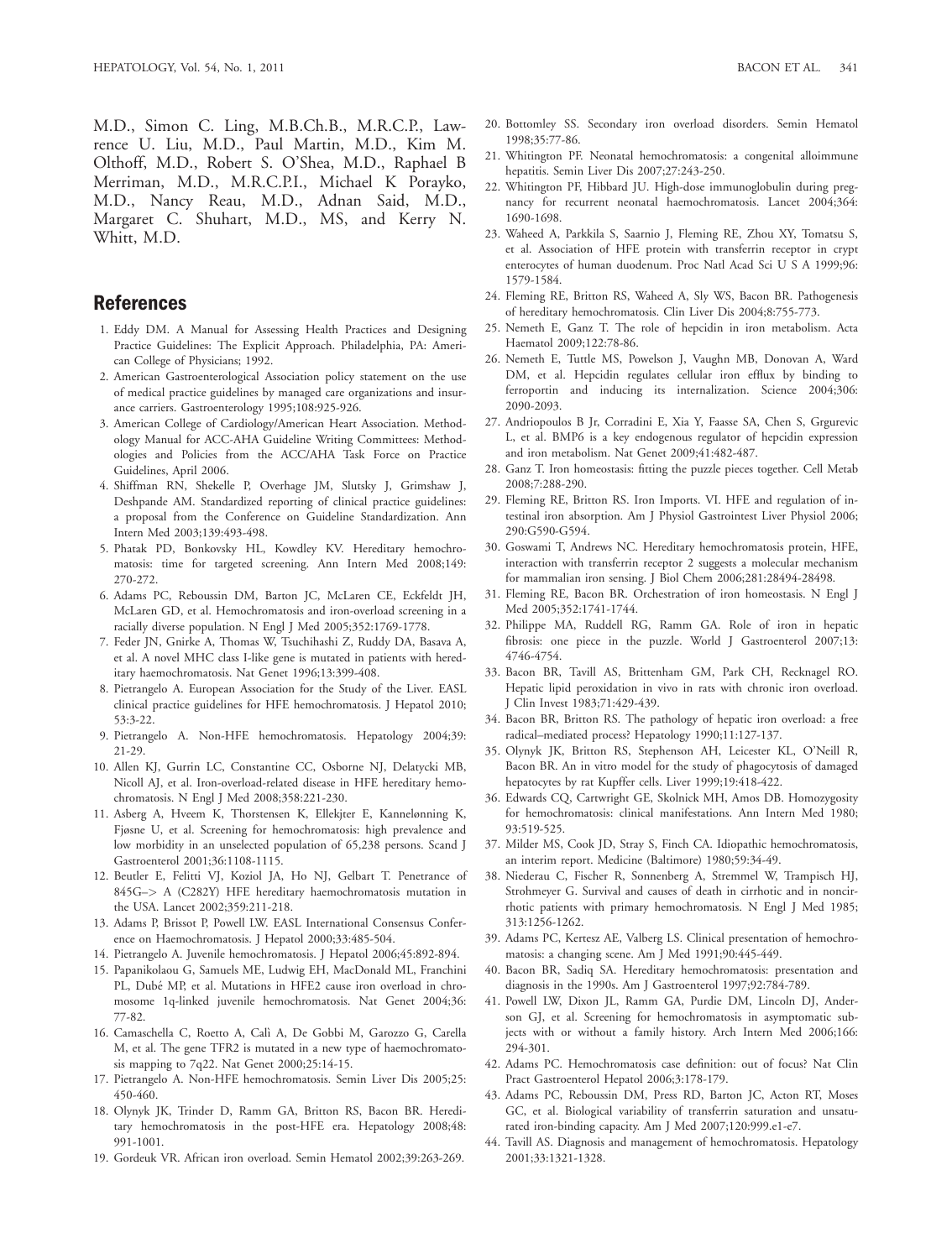- 45. Bassett ML, Halliday JW, Ferris RA, Powell LW. Diagnosis of hemochromatosis in young subjects: predictive accuracy of biochemical screening tests. Gastroenterology 1984;87:628-633.
- 46. Pietrangelo A. Hemochromatosis: an endocrine liver disease. Hepatology 2007;46:1291-1301.
- 47. Guyader D, Jacquelinet C, Moirand R, Turlin B, Mendler MH, Chaperon J, et al. Noninvasive prediction of fibrosis in C282Y homozygous hemochromatosis. Gastroenterology 1998;115:929-936.
- 48. Bacon BR, Olynyk JK, Brunt EM, Britton RS, Wolff RK. HFE genotype in patients with hemochromatosis and other liver diseases. Ann Intern Med 1999;130:953-962.
- 49. Morrison ED, Brandhagen DJ, Phatak PD, Barton JC, Krawitt EL, El-Serag HB, et al. Serum ferritin level predicts advanced hepatic fibrosis among U.S. patients with phenotypic hemochromatosis. Ann Intern Med 2003;138:627-633.
- 50. Beaton M, Guyader D, Deugnier Y, Moirand R, Chakrabarti S, Adams P. Noninvasive prediction of cirrhosis in C282Y-linked hemochromatosis. Hepatology 2002;36:673-678.
- 51. Adams PC. Implications of genotyping of spouses to limit investigation of children in genetic hemochromatosis. Clin Genet 1998;53: 176-178.
- 52. Gochee PA, Powell LW, Cullen DJ, Du Sart D, Rossi E, Olynyk JK. A population-based study of the biochemical and clinical expression of the H63D hemochromatosis mutation. Gastroenterology 2002;122: 646-651.
- 53. Bulaj ZJ, Ajioka RS, Phillips JD, LaSalle BA, Jorde LB, Griffen LM, et al. Disease-related conditions in relatives of patients with hemochromatosis. N Engl J Med 2000;343:1529-1535.
- 54. Jacobs EM, Hendriks JC, Marx JJ, van Deursen CT, Kreeftenberg HG, de Vries RA, et al. Morbidity and mortality in first-degree relatives of C282Y homozygous probands with clinically detected haemochromatosis compared with the general population: the HEmochromatosis FAmily Study (HEFAS). Neth J Med 2007;65:425-433.
- 55. Garcia-Tsao G, Sanyal AJ, Grace ND, Carey W. Prevention and management of gastroesophageal varices and variceal hemorrhage in cirrhosis. Hepatology 2007;46:922-938.
- 56. Bravo AA, Sheth SG, Chopra S. Liver biopsy. N Engl J Med 2001; 344:495-500.
- 57. Fletcher LM, Dixon JL, Purdie DM, Powell LW, Crawford DH. Excess alcohol greatly increases the prevalence of cirrhosis in hereditary hemochromatosis. Gastroenterology 2002;122:281-289.
- 58. Olynyk JK, O'Neill R, Britton RS, Bacon BR. Determination of hepatic iron concentration in fresh and paraffin-embedded tissue: diagnostic implications. Gastroenterology 1994;106:674-677.
- 59. Brunt EM. Pathology of hepatic iron overload. Semin Liver Dis 2005; 25:392-401.
- 60. Deugnier Y, Turlin B. Pathology of hepatic iron overload. World J Gastroenterol 2007;13:4755-4760.
- 61. Bassett ML, Halliday JW, Powell LW. Value of hepatic iron measurements in early hemochromatosis and determination of the critical iron level associated with fibrosis. Hepatology 1986;6:24-29.
- 62. Kowdley KV, Trainer TD, Saltzman JR, Pedrosa M, Krawitt EL, Knox TA, et al. Utility of hepatic iron index in American patients with hereditary hemochromatosis: a multicenter study. Gastroenterology 1997;113:1270-1277.
- 63. Summers KM, Halliday JW, Powell LW. Identification of homozygous hemochromatosis subjects by measurement of hepatic iron index. Hepatology 1990;12:20-25.
- 64. Sallie RW, Reed WD, Shilkin KB. Confirmation of the efficacy of hepatic tissue iron index in differentiating genetic haemochromatosis from alcoholic liver disease complicated by alcoholic haemosiderosis. Gut 1991;32:207-210.
- 65. Adams PC, Speechley M, Kertesz AE. Long-term survival analysis in hereditary hemochromatosis. Gastroenterology 1991;101:368-372.
- 66. Niederau C, Fischer R, Purschel A, Stremmel W, Haussinger D, Strohmeyer G. Long-term survival in patients with hereditary hemochromatosis. Gastroenterology 1996;110:1107-1119.
- 67. Falize L, Guillygomarc'h A, Perrin M, Lainé F, Guyader D, Brissot P, et al. Reversibility of hepatic fibrosis in treated genetic hemochromatosis: a study of 36 cases. Hepatology 2006;44:472-477.
- 68. Adams PC, Deugnier Y, Moirand R, Brissot P. The relationship between iron overload, clinical symptoms, and age in 410 patients with genetic hemochromatosis. Hepatology 1997;25:162-166.
- 69. Kowdley KV. Iron, hemochromatosis, and hepatocellular carcinoma. Gastroenterology 2004;127(5 Suppl 1):S79-S86.
- 70. Brittenham GM, Klein HG, Kushner JP, Ajioka RS. Preserving the national blood supply. Hematology Am Soc Hematol Educ Program 2001:422-432.
- 71. Lynch SR, Cook JD. Interaction of vitamin C and iron. Ann N Y Acad Sci 1980;355:32-44.
- 72. Ashrafian H. Hepcidin: the missing link between hemochromatosis and infections. Infect Immun 2003;71:6693-6700.
- 73. Poulos JE, Bacon BR. Liver transplantation for hereditary hemochromatosis. Dig Dis 1996;14:316-322.
- 74. Kowdley KV, Brandhagen DJ, Gish RG, Bass NM, Weinstein J, Schilsky ML, et al. Survival after liver transplantation in patients with hepatic iron overload: the national hemochromatosis transplant registry. Gastroenterology 2005;129:494-503.
- 75. Farrell FJ, Nguyen M, Woodley S, Imperial JC, Garcia-Kennedy R, Man K, et al. Outcome of liver transplantation in patients with hemochromatosis. Hepatology 1994;20:404-410.
- 76. Yu L, Ioannou GN. Survival of liver transplant recipients with hemochromatosis in the United States. Gastroenterology 2007;133: 489-495.
- 77. Bonkovsky HL, Lambrecht RW, Shan Y. Iron as a co-morbid factor in nonhemochromatotic liver disease. Alcohol 2003;30:137-144.
- 78. Franchini M, Targher G, Capra F, Montagnana M, Lippi G. The effect of iron depletion on chronic hepatitis C virus infection. Hepatol Int 2008;2:335-340.
- 79. Facchini FS, Hua NW, Stoohs RA. Effect of iron depletion in carbohydrate-intolerant patients with clinical evidence of nonalcoholic fatty liver disease. Gastroenterology 2002;122:931-939.
- 80. Valenti L, Fracanzani AL, Dongiovanni P, Bugianesi E, Marchesini G, Manzini P, et al. Iron depletion by phlebotomy improves insulin resistance in patients with nonalcoholic fatty liver disease and hyperferritinemia: evidence from a case-control study. Am J Gastroenterol 2007;102: 1251-1258.
- 81. Olivieri NF. The beta-thalassemias. N Engl J Med 1999;341: 99-109.
- 82. Phatak P, Brissot P, Wurster M, Adams PC, Bonkovsky HL, Gross J, et al. A phase 1/2, dose-escalation trial of deferasirox for the treatment of iron overload in HFE-related hereditary hemochromatosis. Hepatology 2010;52:1671-1779.
- 83. Brittenham GM, Griffith PM, Nienhuis AW, McLaren CE, Young NS, Tucker EE, et al. Efficacy of deferoxamine in preventing complications of iron overload in patients with thalassemia major. N Engl J Med 1994;331:567-573.
- 84. Brittenham GM, Cohen AR, McLaren CE, Martin MB, Griffith PM, Nienhuis AW, et al. Hepatic iron stores and plasma ferritin concentration in patients with sickle cell anemia and thalassemia major. Am J Hematol 1993;42:81-85.
- 85. Brittenham GM, Badman DG. Noninvasive measurement of iron: report of an NIDDK workshop. Blood 2003;101:15-19.
- 86. St Pierre TG, Clark PR, Chua-anusorn W, Fleming AJ, Jeffrey GP, Olynyk JK, et al. Noninvasive measurement and imaging of liver iron concentrations using proton magnetic resonance. Blood 2005;105: 855-861.
- 87. Hankins JS, McCarville MB, Loeffler RB, Smeltzer MP, Onciu M, Hoffer FA, et al. R2\* magnetic resonance imaging of the liver in patients with iron overload. Blood 2009;113:4853-4855.
- 88. Angelucci E, Brittenham GM, McLaren CE, Ripalti M, Baronciani D, Giardini C, et al. Hepatic iron concentration and total body iron stores in thalassemia major. N Engl J Med 2000;343: 327-331.